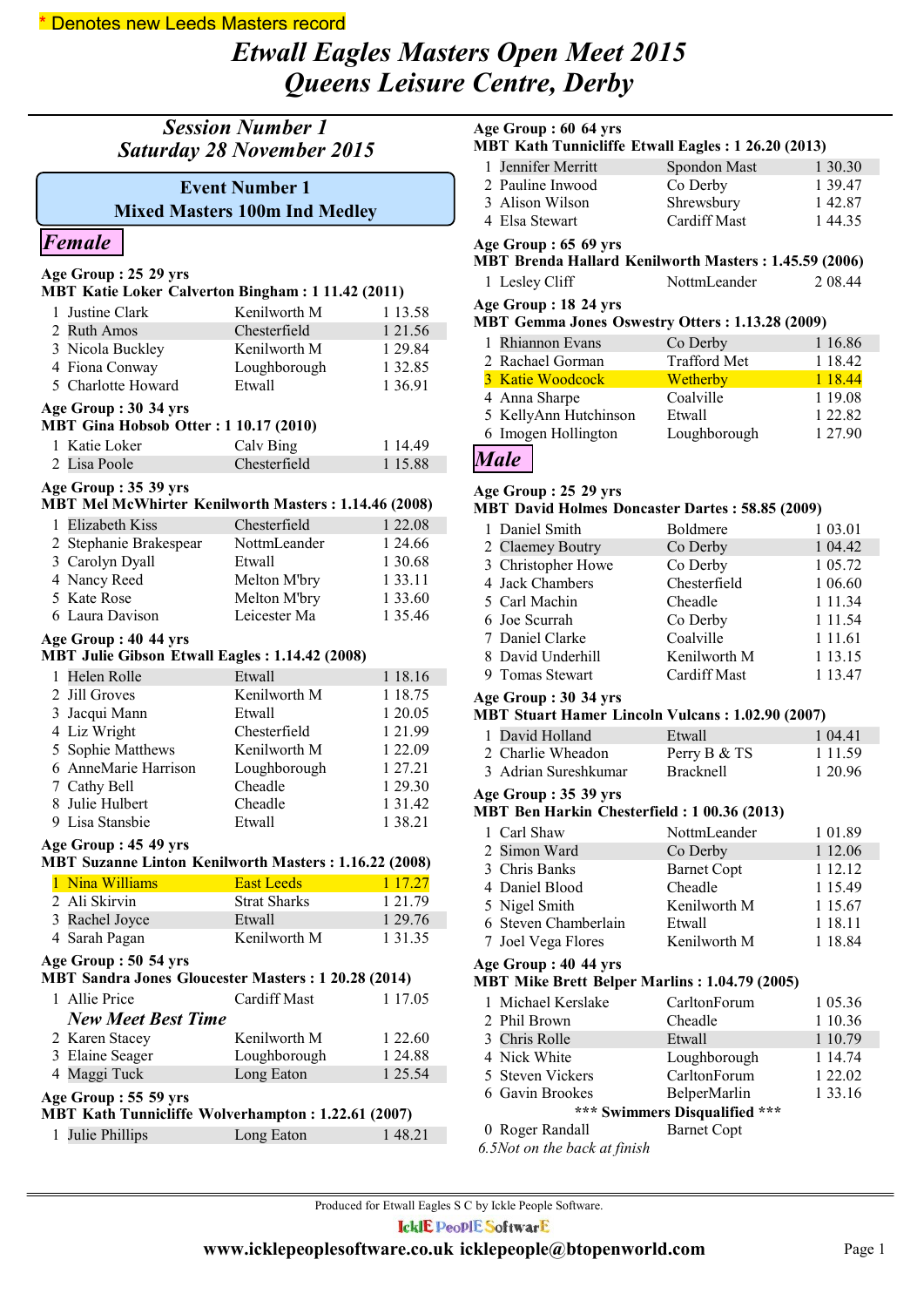#### **MBT Chris Ryall Kenilworth M : 1 08.71 (2012) Age Group : 45 49 yrs**

|                      | мы сшв куми концубски и с тоолт (2012)<br>1 Paul Clemence East Leeds         |                               | 1 03.61     |
|----------------------|------------------------------------------------------------------------------|-------------------------------|-------------|
|                      | <b>New Meet Best Time</b>                                                    |                               |             |
|                      |                                                                              |                               |             |
|                      | 2 Steve Langford                                                             | Birmingham M                  | 1 1 1 . 9 7 |
|                      | 3 Robert Rantzen                                                             | BelperMarlin                  | 1 12.28     |
|                      | 4 Paul Bates                                                                 | Perry B & TS                  | 1 12.97     |
|                      | 5 Garry Vickers                                                              | Etwall                        | 1 13.28     |
|                      | 6 Jonathan Penny                                                             | Coalville                     | 1 24.03     |
|                      | 7 Alex Gage                                                                  | Chesterfield                  | 1 29.34     |
|                      | 8 Andrew Herbert                                                             | Kenilworth M                  | 1 41.05     |
|                      | Age Group: 50 54 yrs<br>MBT Steve Burcham Kenilworth Masters: 1.10.10 (2007) |                               |             |
|                      | 1 Mark Patterson                                                             | Calv Bing                     | 1 07.73     |
|                      | <b>New Meet Best Time</b>                                                    |                               |             |
|                      | 2 Steve Crane                                                                | Coalville                     | 1 09.18     |
|                      | 3 Mike Brett                                                                 | BelperMarlin                  | 1 09.29     |
|                      | 4 Mike Ireland                                                               | <b>Strat Sharks</b>           | 1 12.99     |
|                      | 5 Colin Robbins                                                              | NottmLeander                  | 1 14.72     |
|                      | 6 Mark Partridge                                                             | <b>Stroud Mast</b>            | 1 17.25     |
|                      | 7 Jeroen Peters                                                              | Glossop                       | 1 19.66     |
|                      | 8 Andy Markgraf                                                              | Etwall                        | 137.93      |
|                      | 9 Peter Purdy                                                                | Boldmere                      | 140.75      |
|                      | Age Group: 55 59 yrs                                                         |                               |             |
|                      | <b>MBT Neville Barton Trafford Metro: 1.11.72 (2009)</b>                     |                               |             |
|                      | 1 Graham Powell                                                              | Team Luton                    | 1 14.80     |
|                      | 2 David Bradford                                                             | Chesterfield                  | 1 16.92     |
|                      | 3 Mark Jones                                                                 | Warr'ton Dol                  | 1 17.48     |
|                      | 4 Robert Woodcock                                                            | <b>Wetherby</b>               | 1 19.02     |
|                      | 5 Alastair Gibb                                                              | Team Luton                    | 1 19.56     |
|                      | 6 Robert Steel                                                               | NottmLeander                  | 1 22.43     |
|                      | 7 Phil Holme                                                                 | <b>Barnet Copt</b>            | 1 24.82     |
|                      | 8 Charles Hillyer                                                            | Leicester Ma                  | 1 27.91     |
|                      | 9 Mark Shipston                                                              | NottmLeander                  | 1 28.70     |
|                      | 10 Martyn Finney                                                             | Etwall                        | 1 30.61     |
|                      | 11 James Curran                                                              | Co Derby                      | 1 3 3 . 3 2 |
|                      | Age Group: 60 64 yrs<br>MBT Graham Padgett Warrington: 1.19.11 (2007)        |                               |             |
|                      | 1 Colin Mayes Team Luton 1 22.51                                             |                               |             |
|                      | 2 Dave Thorp                                                                 | Co Derby                      | 1 29.80     |
|                      | Age Group: 65 69 yrs                                                         |                               |             |
|                      | <b>MBT Neil MacKinnon Trafford Metro: 1.16.97 (2008)</b>                     |                               |             |
|                      | 1 Chris Thorp                                                                | Etwall                        | 1 26.77     |
|                      | 2 James Corbett                                                              | BelperMarlin                  | 1 28.36     |
|                      | 3 Derek Booth                                                                | Halton                        | 1 29.10     |
|                      | 4 Danny Roberts                                                              | Co Sheffield                  | 141.77      |
|                      | 5 Len Phoenix                                                                | Stowmarket                    | 149.52      |
|                      | Age Group: 70 74 yrs<br>MBT Keith Ingram Birmingham M: 1 25.71 (2012)        |                               |             |
|                      | 1 Paul Clarke                                                                | <b>Beaver Mast</b>            | 1 57.49     |
|                      |                                                                              | *** Swimmers Disqualified *** |             |
|                      | 0 Greg Rippin                                                                | Kenilworth M                  |             |
|                      | 6.5Not on the back at finish                                                 |                               |             |
| Age Group: 18 24 yrs |                                                                              |                               |             |
|                      | MBT Ben Raybould Chesterfield: 1 03.89 (2012)                                |                               |             |
| 1                    | Joel Hudson                                                                  | Chesterfield                  | 1 10.27     |

| 2 Cameron Rimmer  | Perry B & TS | 1 1 1 .6 1 |
|-------------------|--------------|------------|
| 3 Andrew Gulliver | Perry B & TS | 1 2 1 .6 1 |
| 4 Peter Briggs    | Etwall       | 1 23.90    |
| 5 Peter Cole      | Kenilworth M | 1 2 7 6 5  |
|                   |              |            |

### **Female Masters 25m Backstroke Event Number 2**

| Age Group: 25 29 yrs                                                            |                               |       |
|---------------------------------------------------------------------------------|-------------------------------|-------|
| <b>MBT Lucy LloydRoach Trafford Metro: 15.47 (2009)</b>                         |                               |       |
| 1 Justine Clark                                                                 | Kenilworth M                  | 15.79 |
| 2 Ruth Amos                                                                     | Chesterfield                  | 17.11 |
| 3 Fiona Conway                                                                  | Loughborough                  | 21.13 |
| Age Group: 30 34 yrs<br><b>MBT Steph Brakespear Nottm Leander: 16.48 (2008)</b> |                               |       |
| 1 Katie Loker                                                                   | Calv Bing                     | 16.40 |
| <b>New Meet Best Time</b>                                                       |                               |       |
| 2 Lorna Dashfield                                                               | BelperMarlin                  | 16.53 |
| Age Group: 35 39 yrs                                                            |                               |       |
| <b>MBT Jill Groves Kenilworth Masters: 15.60 (2011)</b>                         |                               |       |
| 1 Carolyn Dyall                                                                 | Etwall                        | 19.31 |
| Age Group: 40 44 yrs                                                            |                               |       |
| <b>MBT Jill Groves Kenilworth Masters: 16.59 (2014)</b>                         |                               |       |
| 1 Jill Groves                                                                   | Kenilworth M                  | 16.40 |
| <b>New Meet Best Time</b>                                                       |                               |       |
| 2 Melanie Chapman                                                               | <b>UEA</b> Norwich            | 16.96 |
| 3 Sophie Matthews                                                               | Kenilworth M                  | 19.20 |
| Age Group: 45 49 yrs                                                            |                               |       |
| <b>MBT Lindsey Gowland Brierley Hill: 16.22 (2006)</b>                          |                               |       |
| 1 Jennifer Powell                                                               | Perry B & TS                  | 17.34 |
| 2 Bryony Wilkes                                                                 | Loughborough                  | 18.77 |
| Age Group: 50 54 yrs                                                            |                               |       |
| <b>MBT Lindsey Gowland Etwall Eagles: 17.02 (2008)</b>                          |                               |       |
| 1 Karen Stacey                                                                  | Kenilworth M                  | 19.27 |
| 2 Mary Nevill                                                                   | Coalville                     | 23.73 |
| Age Group: 55 59 yrs                                                            |                               |       |
| <b>MBT Lindsey Gowland Etwall Eagles: 17.38 (2013)</b>                          |                               |       |
|                                                                                 | *** Swimmers Disqualified *** |       |
| 0 Glenda Mayes                                                                  | Team Luton                    |       |
| Start before starting signal                                                    |                               |       |
| Age Group: 60 64 yrs                                                            |                               |       |
| <b>MBT Rachel Barton Trafford Metro: 18.15 (2008)</b>                           |                               |       |
| 1 Pauline Inwood Co Derby                                                       |                               | 20.16 |
| 2 Alison Wilson                                                                 | Shrewsbury                    | 20.83 |
| 3 Valerie Thorp                                                                 | Co Derby                      | 25.09 |
| 4 Janice Appleton                                                               | <b>Bicester</b>               | 28.28 |
| Age Group: 65 69 yrs                                                            |                               |       |
| <b>MBT Patricia Griffiths Shrewsbury: 26.38 (2008)</b>                          |                               |       |
| 1 Lesley Cliff                                                                  | NottmLeander                  | 26.20 |
| <b>New Meet Best Time</b>                                                       |                               |       |

Produced for Etwall Eagles S C by Ickle People Software. **IcklE PeoplE SoftwarE**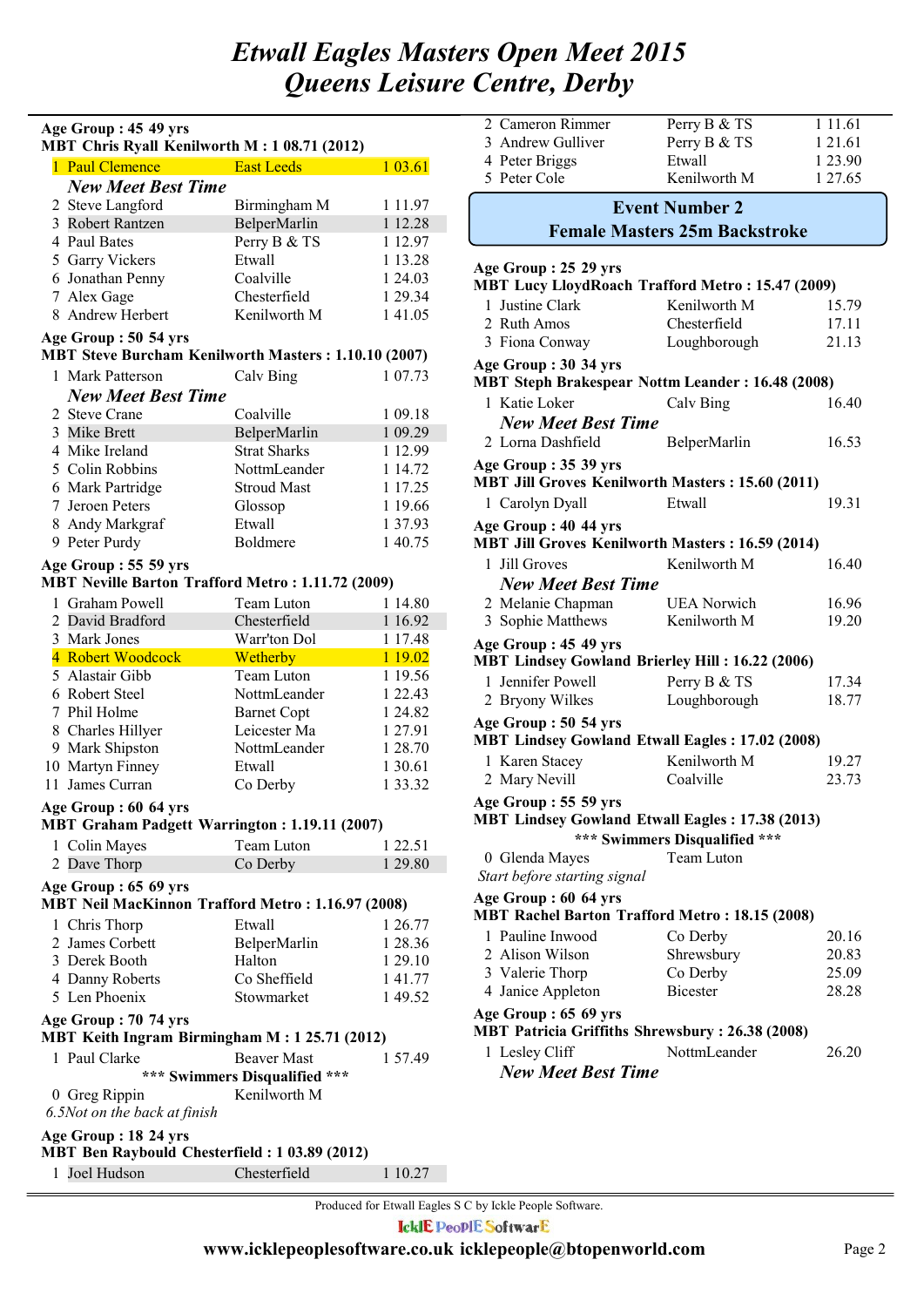### **Male Masters 25m Backstroke Event Number 3**

| Age Group: 25 29 yrs<br><b>MBT David Holmes Doncaster Dartes: 12.76 (2009)</b>    |                       |       |
|-----------------------------------------------------------------------------------|-----------------------|-------|
| 1 Matt Reed                                                                       | Kenilworth M          | 15.84 |
| 2 David Underhill                                                                 | Kenilworth M          |       |
|                                                                                   |                       | 17.75 |
| Age Group: 30 34 yrs<br><b>MBT David Holland Etwall Eagles: 13.90 (2013)</b>      |                       |       |
| 1 David Holland                                                                   | Etwall                | 14.00 |
| Age Group: 35 39 yrs<br><b>MBT Stuart Parker Kenilworth Masters: 14.39 (2009)</b> |                       |       |
| 1 Nigel Smith                                                                     | Kenilworth M          | 17.37 |
| 2 Joel Vega Flores                                                                | Kenilworth M          | 18.05 |
| Age Group: 40 44 yrs<br><b>MBT Carl Barkley Halton: 15.09 (2009)</b>              |                       |       |
| 1 Steve Dymond                                                                    | BelperMarlin          | 21.03 |
| Age Group: 45 49 yrs                                                              |                       |       |
| <b>MBT David Francis Kenilworth Masters: 15.01 (2006)</b>                         |                       |       |
| 1 Paul Bates                                                                      | Perry B & TS          | 15.54 |
| 2 Simon Edwards                                                                   | CarltonForum          | 15.60 |
| 3 Robert Rantzen                                                                  | BelperMarlin          | 16.25 |
| Age Group: 50 54 yrs<br><b>MBT Alan Jones Trafford Metro: 16.91 (2008)</b>        |                       |       |
| 1 Mike Brett                                                                      | BelperMarlin          | 15.27 |
| <b>New Meet Best Time</b>                                                         |                       |       |
| 2 Mike Ireland                                                                    | <b>Strat Sharks</b>   | 15.78 |
| 3 Steve Conway                                                                    | Loughborough          | 15.92 |
| 4 Andy Markgraf                                                                   | Etwall                | 20.81 |
| Age Group: 55 59 yrs                                                              |                       |       |
| <b>MBT Trevor Clark Kenilworth Masters: 15.55 (2009)</b>                          |                       |       |
| 1 Graham Powell                                                                   | Team Luton            | 15.67 |
| 2 Mark Jones                                                                      | Warr'ton Dol          | 18.98 |
| 3 Martyn Finney                                                                   | Etwall                | 20.45 |
| Age Group: 65 69 yrs                                                              |                       |       |
| <b>MBT Neil Mackinnon Trafford Metro: 17.05 (2009)</b>                            |                       |       |
| 1 Danny Roberts                                                                   | Co Sheffield          | 20.72 |
| 2 Len Phoenix                                                                     | Stowmarket            | 20.94 |
| 3 Richard Milner                                                                  | Etwall                | 33.06 |
| Age Group: 70 74 yrs<br><b>MBT Arthur Lowe Kenilworth Masters: 18.86 (2007)</b>   |                       |       |
| 1 Greg Rippin                                                                     | Kenilworth M          | 21.74 |
| 2 Paul Clarke                                                                     | <b>Beaver Mast</b>    | 24.90 |
| Age Group: 18 24 yrs                                                              |                       |       |
| MBT Steve Millican Rotherham Metro: 13.27 (2008)                                  |                       |       |
| 1 Cameron Rimmer                                                                  | Perry B & TS          | 15.82 |
| 2 Andrew Gulliver                                                                 | Perry B & TS          | 17.08 |
| 3 Peter Cole                                                                      | Kenilworth M          | 19.21 |
|                                                                                   | <b>Event Number 4</b> |       |

### **Female Masters 50m Butterfly**

**Age Group : 25 29 yrs**

**MBT Lucy LloydRoach Trafford Metro : 30.86 (2009)**

1 Justine Clark Kenilworth M 31.80

2 KerryAnn Swift Cheadle 36.14 3 Catalina Newble Boldmere 45.14 4 Charlotte Howard Etwall 46.27 1 Lisa Poole Chesterfield 32.70 **MBT Aimee Ramm Loughborough Town : 29.98 (2014) Age Group : 30 34 yrs** 2 Katie Loker Calv Bing 34.21 3 Katie Wilcox Kenilworth M 36.36 1 Elizabeth Kiss Chesterfield 34.47 **MBT Helen Rolle Etwall : 32.84 (2012) Age Group : 35 39 yrs** 2 Carolyn Dyall Etwall 43.44 1 Helen Rolle Etwall 32.93 *New Meet Best Time* **MBT Hayley Bird Leicester Penguins : 33.51 (2009) Age Group : 40 44 yrs** 2 Jacqui Mann Etwall 33.86 3 Jill Groves Kenilworth M 34.84 4 Liz Wright Chesterfield 35.33 5 Sophie Matthews Kenilworth M 37.99 6 Sue Geill Kenilworth M 39.13 7 Julie Hulbert Cheadle 39.35 8 AnneMarie Harrison Loughborough 39.87 9 Cathy Bell Cheadle 40.85 1 Bryony Wilkes Loughborough 36.19 **MBT Karen Stacey Kenilworth Masters : 34.04 (2006) Age Group : 45 49 yrs** 2 Jennifer Powell Perry B & TS 36.57 3 Ali Skirvin Strat Sharks 37.66 4 Rachael Knight CarltonForum 40.52 1 Karen Stacey Kenilworth M 35.54 **MBT Sandra Jones Gloucester Masters : 34.00 (2014) Age Group : 50 54 yrs** 2 Elaine Seager Loughborough 37.49 3 Maggi Tuck Long Eaton 37.57 1 Janet Briggs Etwall 50.14 **MBT Lindsey Gowland Etwall Eagles : 35.02 (2012) Age Group : 55 59 yrs** 1 Diane Doolan Perry B & TS 54.60 **MBT Rachel Barton Trafford Metro : 36.32 (2009) Age Group : 60 64 yrs** 2 Pauline Inwood Co Derby 55.33 1 Lesley Cliff NottmLeander 1 17.86 **MBT Elisabeth Green Kenilworth Masters : 53.82 (2006) Age Group : 65 69 yrs MBT Rebecca Ward City of Derby : 31.83 (2009) Age Group : 18 24 yrs**

| 1 Rhiannon Evans    | Co Derby            | 33.49 |
|---------------------|---------------------|-------|
| 2 Katie Woodcock    | Wetherby            | 34.02 |
| 3 Rachael Gorman    | <b>Trafford Met</b> | 35.18 |
| 4 Anna Sharpe       | Coalville           | 36.02 |
| 5 Imogen Hollington | Loughborough        | 38.18 |

Produced for Etwall Eagles S C by Ickle People Software.

**IcklE PeoplE SoftwarE**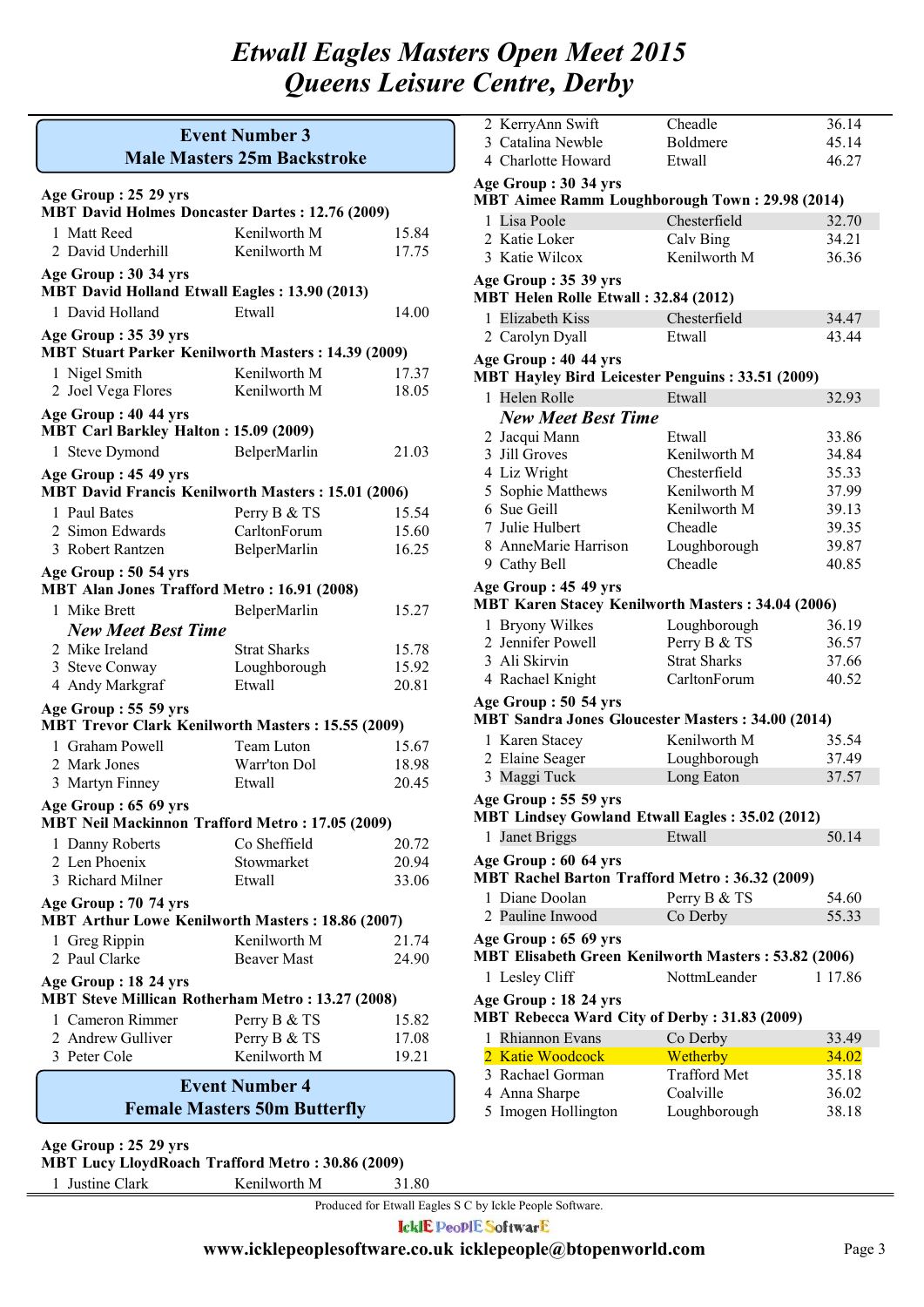### **Male Masters 50m Butterfly Event Number 5**

### **Age Group : 25 29 yrs**

| $\Delta$ gc oroup . 20 27 yrs<br><b>MBT David Holmes Doncaster Dartes: 25.44 (2009)</b> |                     |       |  |
|-----------------------------------------------------------------------------------------|---------------------|-------|--|
| 1 Daniel Smith                                                                          | Boldmere            | 28.00 |  |
| 2 Daniel Clarke                                                                         | Coalville           | 29.50 |  |
| 3 Matthew Lees                                                                          | Rochdale            | 30.16 |  |
| 4 Carl Machin                                                                           | Cheadle             | 30.19 |  |
| 5 David Underhill                                                                       | Kenilworth M        | 32.62 |  |
| Age Group: 30 34 yrs                                                                    |                     |       |  |
| MBT David Holmes East Leeds: 27.27 (2014)                                               |                     |       |  |
| 1 Adrian Sureshkumar                                                                    | Bracknell           | 34.13 |  |
|                                                                                         |                     |       |  |
| Age Group: 35 39 yrs<br>MBT Ben Harkin Chesterfield: 27.35 (2013)                       |                     |       |  |
| 1 James Patterson                                                                       | NottmLeander        | 29.87 |  |
| 2 Nigel Smith                                                                           | Kenilworth M        | 32.35 |  |
| 3 Joel Vega Flores                                                                      | Kenilworth M        | 34.51 |  |
| 4 Steven Chamberlain                                                                    | Etwall              | 34.61 |  |
|                                                                                         |                     |       |  |
| Age Group: 40 44 yrs                                                                    |                     |       |  |
| MBT Ian Wilkes Loughborough T: 28.55 (2009)                                             |                     |       |  |
| 1 Michael Kerslake                                                                      | CarltonForum        | 28.75 |  |
| 2 Phil Brown                                                                            | Cheadle             | 30.52 |  |
| 3 Roger Randall                                                                         | <b>Barnet Copt</b>  | 36.17 |  |
| 4 Steve Dymond                                                                          | BelperMarlin        | 36.88 |  |
| Age Group: 45 49 yrs                                                                    |                     |       |  |
| <b>MBT Steve Goodall Rykneld SP: 29.01 (2010)</b>                                       |                     |       |  |
| 1 Paul Bates                                                                            | Perry B & TS        | 30.21 |  |
| 2 Kieron Harrison                                                                       | Loughborough        | 30.52 |  |
| 3 Robert Rantzen                                                                        | BelperMarlin        | 30.86 |  |
| 4 Steve Langford                                                                        | Birmingham M        | 31.07 |  |
| 5 Garry Vickers                                                                         | Etwall              | 32.01 |  |
| 6 Dave Bailey                                                                           | Co Derby            | 32.69 |  |
| 7 Guy Whiting                                                                           | NottmLeander        | 34.28 |  |
| 8 Jonathan Penny                                                                        | Coalville           | 34.70 |  |
| 9 Alex Gage                                                                             | Chesterfield        | 38.13 |  |
| 10 Andrew Herbert                                                                       | Kenilworth M        | 46.86 |  |
| Age Group: 50 54 yrs                                                                    |                     |       |  |
| MBT Mark Patterson Calverton & Bingham: 29.66 (2014)                                    |                     |       |  |
| 1 Mark Patterson                                                                        | Calv Bing           | 29.60 |  |
| <b>New Meet Best Time</b>                                                               |                     |       |  |
| 2 Steve Goodall                                                                         | Chesterfield        | 29.92 |  |
| 3 Mike Ireland                                                                          | <b>Strat Sharks</b> | 32.40 |  |
| 4 Mark Partridge                                                                        | <b>Stroud Mast</b>  | 32.79 |  |
| 5 Steve Conway                                                                          | Loughborough        | 33.92 |  |
| 6 Alan Marsh                                                                            | Chesterfield        | 34.50 |  |
| 7 Jeroen Peters                                                                         | Glossop             | 35.50 |  |
| 8 Julian Bassett                                                                        | Etwall              | 37.93 |  |
| 9 Andy Markgraf                                                                         | Etwall              | 43.73 |  |
| Age Group: 55 59 yrs                                                                    |                     |       |  |
| <b>MBT Andrew Burnes Long Eaton: 31.30 (2013)</b>                                       |                     |       |  |
| 1 David Bradford                                                                        | Chesterfield        | 32.53 |  |
| 2 Graham Powell                                                                         | Team Luton          | 32.65 |  |
| 3 Martyn Finney                                                                         | Etwall              | 33.44 |  |
| 4 Charles Hillyer                                                                       | Leicester Ma        | 34.85 |  |
| 5 Mark Shipston                                                                         | NottmLeander        | 35.16 |  |

| 6 Alastair Gibb                                        | Team Luton                                  | 35.59 |  |
|--------------------------------------------------------|---------------------------------------------|-------|--|
| 7 Mark Jones                                           | Warr'ton Dol                                | 37.43 |  |
| 8 James Curran                                         | Co Derby                                    | 44.13 |  |
| Age Group: 60 64 yrs                                   |                                             |       |  |
| <b>MBT James Corbett Belper Marlins: 34.91 (2009)</b>  |                                             |       |  |
| 1 Dave Thorp                                           | Co Derby                                    | 38.14 |  |
| Age Group: 65 69 yrs                                   |                                             |       |  |
| <b>MBT Neil Mackinnon Trafford Metro: 33.27 (2009)</b> |                                             |       |  |
| James Corbett<br>1.                                    | BelperMarlin                                | 38.44 |  |
| 2 Derek Booth                                          | Halton                                      | 38.75 |  |
| 3 Chris Thorp                                          | Etwall                                      | 39.26 |  |
| 4 Danny Roberts                                        | Co Sheffield                                | 51.32 |  |
| Age Group: 70 74 yrs                                   |                                             |       |  |
| MBT Keith Ingram Birmingham M: 39.76 (2012)            |                                             |       |  |
| 1 Greg Rippin                                          | Kenilworth M                                | 52.01 |  |
| Age Group: 18 24 yrs                                   |                                             |       |  |
| MBT Alistair Crawford Rotherham Metro: 25.77 (2008)    |                                             |       |  |
| 1 Jonathon Higham                                      | NottmLeander                                | 27.38 |  |
| 2 Jamie Keyte                                          | Perry B & TS                                | 29.66 |  |
| 3 Joel Hudson                                          | Chesterfield                                | 31.35 |  |
| 4 Joe Bassett                                          | Etwall                                      | 32.83 |  |
| 5 Cameron Rimmer                                       | Perry B & TS                                | 33.58 |  |
| 6 Andrew Gulliver                                      | Perry B & TS                                | 33.69 |  |
| 7 Matthew Machin                                       | Cheadle                                     | 34.13 |  |
|                                                        | <b>Event Number 6</b>                       |       |  |
| <b>Mixed Masters 100m Breaststroke</b>                 |                                             |       |  |
|                                                        |                                             |       |  |
| <b>Female</b>                                          |                                             |       |  |
| Age Group: 25 29 yrs                                   | TDT CL., WELL,  IZ., T.,  II. M.,   1.40.41 |       |  |

| $1120$ Oroup $122$ $27$ $113$<br><b>MBT Clare Wilkinson Kenilworth Masters: 1.20.41</b><br>(2009) |                                                   |  |  |  |
|---------------------------------------------------------------------------------------------------|---------------------------------------------------|--|--|--|
|                                                                                                   |                                                   |  |  |  |
|                                                                                                   |                                                   |  |  |  |
|                                                                                                   | 1 22 39<br>Kenilworth M<br>140.04<br>Kenilworth M |  |  |  |

#### **MBT Helen Rollé Etwall Eagles : 1.20.71 (2005) Age Group : 30 34 yrs**

| 1 Katie Loker        | Calv Bing | 1 24.25 |
|----------------------|-----------|---------|
| 2 Christine Anglesea | Co Derby  | 1 24.85 |

#### **Age Group : 35 39 yrs**

#### **MBT Clare Wilkinson Kenilworth Masters : 1 21.19 (2011)**

| $1 - 0 - 1$ |                                                     |              |         |
|-------------|-----------------------------------------------------|--------------|---------|
|             | 1 Elizabeth Kiss                                    | Chesterfield | 1 32.48 |
|             | 2 Nicola Burdett                                    | Leicester Ma | 1 38.85 |
|             | Age Group: 40 44 yrs                                |              |         |
|             | <b>MBT Sharon Lock Melton M'bry: 1 21.11 (2011)</b> |              |         |
|             | 1 Sophie Matthews                                   | Kenilworth M | 1 30.49 |
|             | 2 Jill Groves                                       | Kenilworth M | 1 32.68 |
|             | 3 AnneMarie Harrison                                | Loughborough | 1 35.56 |
|             | 4 Lisa Stansbie                                     | Etwall       | 1 40.53 |
|             | 5 Helen Atton                                       | Leicester Ma | 205.68  |
|             |                                                     |              |         |

#### **Age Group : 45 49 yrs**

#### **MBT Sharon Lock Melton M'bry : 1 23.50 (2014)**

| 1 Nina Williams | East Leeds | 1 30 06 |
|-----------------|------------|---------|
| 2 Rachel Joyce  | Etwall     | 141.10  |
|                 |            |         |

Produced for Etwall Eagles S C by Ickle People Software.

**IcklE PeoplE SoftwarE**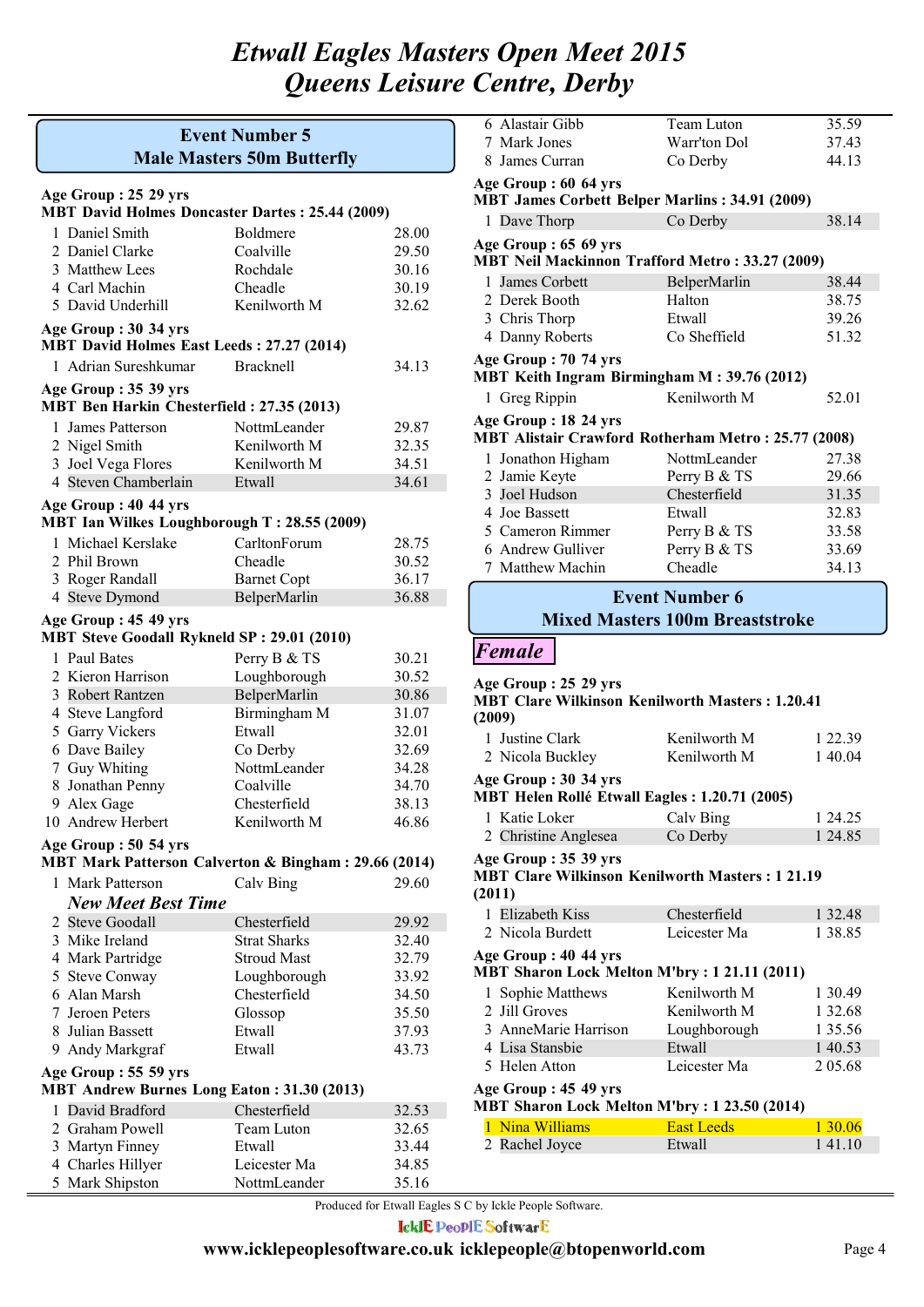| Age Group: 50 54 yrs<br><b>MBT Jennifer Merritt Spondon Masters: 1.27.70 (2005)</b> |                     |             |  |
|-------------------------------------------------------------------------------------|---------------------|-------------|--|
|                                                                                     |                     |             |  |
| 1 Allie Price                                                                       | <b>Cardiff Mast</b> | 1 29.40     |  |
| 2 Karen Stacey                                                                      | Kenilworth M        | 1 3 3 . 6 2 |  |
| 3 Elaine Seager                                                                     | Loughborough        | 1 37.01     |  |
| Age Group: 60 64 yrs                                                                |                     |             |  |
| <b>MBT Jennifer Merritt Spondon Mast: 1.31.25 (2012)</b>                            |                     |             |  |
| Jennifer Merritt<br>1                                                               | Spondon Mast        | 1 34.22     |  |
| 2 Valerie Thorp                                                                     | Co Derby            | 155.18      |  |
| 3 Diane Doolan                                                                      | Perry B & TS        | 2 10.16     |  |
| Age Group: 18 24 yrs                                                                |                     |             |  |
| MBT Christine Hawkrigg City of Derby: 1.20.56 (2005)                                |                     |             |  |
| 1 Carly Pinnock                                                                     | Etwall              | 1 26.05     |  |
| 2 KellyAnn Hutchinson                                                               | Etwall              | 1 29.98     |  |
| 3 Anna Sharpe                                                                       | Coalville           | 1 34.19     |  |
| <b>Male</b>                                                                         |                     |             |  |
|                                                                                     |                     |             |  |
| Age Group: 25 29 yrs                                                                |                     |             |  |
| <b>MBT David Holmes Doncaster Dartes: 1.08.72 (2009)</b>                            |                     |             |  |
| 1 Daniel Smith                                                                      | <b>Boldmere</b>     | 1 09.58     |  |
| 2 Christopher Howe                                                                  | Co Derby            | 1 10.14     |  |
| 3 Claemey Boutry                                                                    | Co Derby            | 1 10.55     |  |
| 4 David Underhill                                                                   | Kenilworth M        | 1 23.26     |  |
|                                                                                     |                     |             |  |
| Age Group: 30 34 yrs<br><b>MBT Stuart Hamer Lincoln Vulcans: 1.08.38 (2007)</b>     |                     |             |  |
| 1 David Holland                                                                     | Etwall              |             |  |
|                                                                                     |                     | 1 14.56     |  |
| 2 Yury Bocharnikov                                                                  | Co Derby            | 1 15.46     |  |
| 3 Graham Aspinall                                                                   | NottmLeander        | 1 18.07     |  |
| 4 Tom Ramjeet                                                                       | Redhill & R         | 1 22.33     |  |
| 5 Charlie Wheadon                                                                   | Perry B & TS        | 1 27.12     |  |
| Age Group: 35 39 yrs                                                                |                     |             |  |
| MBT Robert Robson Kenilworth M: 1.14.07 (2012)                                      |                     |             |  |
| 1 Carl Shaw                                                                         | NottmLeander        | 1 05.57     |  |
| <b>New Meet Best Time</b>                                                           |                     |             |  |
| 2 Daniel Blood                                                                      | Cheadle             | 1 20.72     |  |
| 3 Michael Carse                                                                     | <b>Barnet Copt</b>  | 1 23.94     |  |
| 4 Adam Freer                                                                        | <b>Barnet Copt</b>  | 1 24.48     |  |
| 5 Nigel Smith                                                                       | Kenilworth M        | 1 28.68     |  |
| 6 Joel Vega Flores                                                                  | Kenilworth M        | 1 30.31     |  |
| Age Group: 40 44 yrs                                                                |                     |             |  |
| MBT Robert Robson Kenilworth M: 1 10.21 (2006)                                      |                     |             |  |
| Chris Rolle<br>1                                                                    | Etwall              | 1 15.76     |  |
| 2 Phil Brown                                                                        | Cheadle             | 1 18.65     |  |
| 3 Nick White                                                                        | Loughborough        | 1 20.49     |  |
| 4 Adrian Bates                                                                      | Burntwood           | 1 34.98     |  |
| 5 Gary Thomas                                                                       | Corby               | 1 35.45     |  |
| Age Group: 45 49 yrs                                                                |                     |             |  |
| <b>MBT Marcel Scholten Modernians: 1 14.06 (2014)</b>                               |                     |             |  |
| 1 Marc Edwards                                                                      | CarltonForum        | 1 27.41     |  |
| 2 Jonathan Penny                                                                    | Coalville           | 1 35.58     |  |
| 3 Clive Smith                                                                       | Etwall              | 1 35.85     |  |
| 4 Ashley Barwick                                                                    | <b>Trafford Met</b> | 141.95      |  |
| 5 Andrew Herbert                                                                    | Kenilworth M        | 148.29      |  |
| Age Group : 50 54 yrs                                                               |                     |             |  |
| <b>MBT Neville Barton Aquabears: 1.18.16 (2006)</b>                                 |                     |             |  |
| 1 Steve Crane                                                                       | Coalville           | 1 21.44     |  |

| 2 Steve Goodall                                                               | Chesterfield         | 1 22.48     |  |
|-------------------------------------------------------------------------------|----------------------|-------------|--|
| 3 Jeroen Peters                                                               | Glossop              | 1 28.45     |  |
| 4 Mike Ireland                                                                | <b>Strat Sharks</b>  | 1 30.74     |  |
| 5 Colin Robbins                                                               | NottmLeander         | 1 3 1 . 6 9 |  |
| 6 Peter Purdy                                                                 | <b>Boldmere</b>      | 143.96      |  |
| 7 Andy Markgraf                                                               | Etwall               | 147.00      |  |
| Age Group: 55 59 yrs                                                          |                      |             |  |
| MBT Robert Steel Nottingham Leander: 1 28.50 (2014)                           |                      |             |  |
| 1 Mark Jones                                                                  | Warr'ton Dol         | 1 27 22     |  |
| <b>New Meet Best Time</b>                                                     |                      |             |  |
| 2 Robert Steel                                                                | NottmLeander         | 1 29.09     |  |
| 3 Alastair Gibb                                                               | Team Luton           | 1 29.64     |  |
| 4 James Curran                                                                | Co Derby             | 1 32.52     |  |
| Age Group: 60 64 yrs                                                          |                      |             |  |
| MBT Frank Stoney city of Coventry: 1 26.46 (2010)                             |                      |             |  |
| 1 Colin Mayes                                                                 | Team Luton           | 1 27 67     |  |
| Age Group: 65 69 yrs<br><b>MBT Duncan Mccredie Maidenhead: 1 33.04 (2010)</b> |                      |             |  |
|                                                                               |                      |             |  |
| 1 Chris Thorp<br>2 Len Phoenix                                                | Etwall<br>Stowmarket | 1 35.95     |  |
|                                                                               |                      | 2 1 1 . 2 6 |  |
| Age Group: 70 74 yrs<br>MBT Keith Ingram Birmingham M: 1.34.59 (2012)         |                      |             |  |
|                                                                               |                      |             |  |
| 1 Greg Rippin                                                                 | Kenilworth M         | 1 50 41     |  |
| Age Group: 18 24 yrs                                                          |                      |             |  |
| MBT Christopher Howe City of Derby : 1 10.31 (2014)                           |                      |             |  |
| Joel Hudson<br>1.                                                             | Chesterfield         | 1 19.51     |  |
| 2 Matthew Machin                                                              | Cheadle              | 1 2 2 1 9   |  |
| 3 Cameron Rimmer                                                              | Perry B & TS         | 1 23.26     |  |
| <b>Event Number 7</b>                                                         |                      |             |  |
| <b>Female Masters 25m Freestyle</b>                                           |                      |             |  |

### **Age Group : 25 29 yrs**

| <b>MBT Leanne Atkins Co Derby: 13.80 (2013)</b>     |              |       |  |
|-----------------------------------------------------|--------------|-------|--|
| 1 Justine Clark                                     | Kenilworth M | 13.09 |  |
| <b>New Meet Best Time</b>                           |              |       |  |
| 2 Ruth Amos                                         | Chesterfield | 15.07 |  |
| 3 Fiona Conway                                      | Loughborough | 16.29 |  |
| 4 Catalina Newble                                   | Boldmere     | 16.48 |  |
| Age Group: 30 34 yrs                                |              |       |  |
| MBT Mel McWhirter Kenilworth Masters: 13.36 (2007)  |              |       |  |
| 1 Lorna Dashfield                                   | BelperMarlin | 15.12 |  |
| 2 Katie Wilcox                                      | Kenilworth M | 15.97 |  |
| Age Group: 35 39 yrs                                |              |       |  |
| MBT Mel McWhirter Kenilworth Masters: 13.46 (2010)  |              |       |  |
| 1 Stephanie Brakespear                              | NottmLeander | 14.80 |  |
| 2 Victoria Harris                                   | Perry B & TS | 15.07 |  |
| 3 Carolyn Dyall                                     | Etwall       | 15.85 |  |
| 4 Laura Davison                                     | Leicester Ma | 16.57 |  |
| 5 Nancy Reed                                        | Melton M'bry | 16.77 |  |
| 6 Kate Rose                                         | Melton M'bry | 17.25 |  |
| Age Group: 40 44 yrs                                |              |       |  |
| <b>MBT Julie Gibson Etwall Eagles: 13.65 (2008)</b> |              |       |  |
| 1 Jill Groves                                       | Kenilworth M | 14.41 |  |
| 2 Sophie Matthews                                   | Kenilworth M | 15.11 |  |
| 3 Julie Hulbert                                     | Cheadle      | 15.43 |  |

Produced for Etwall Eagles S C by Ickle People Software.

**IcklE PeoplE SoftwarE**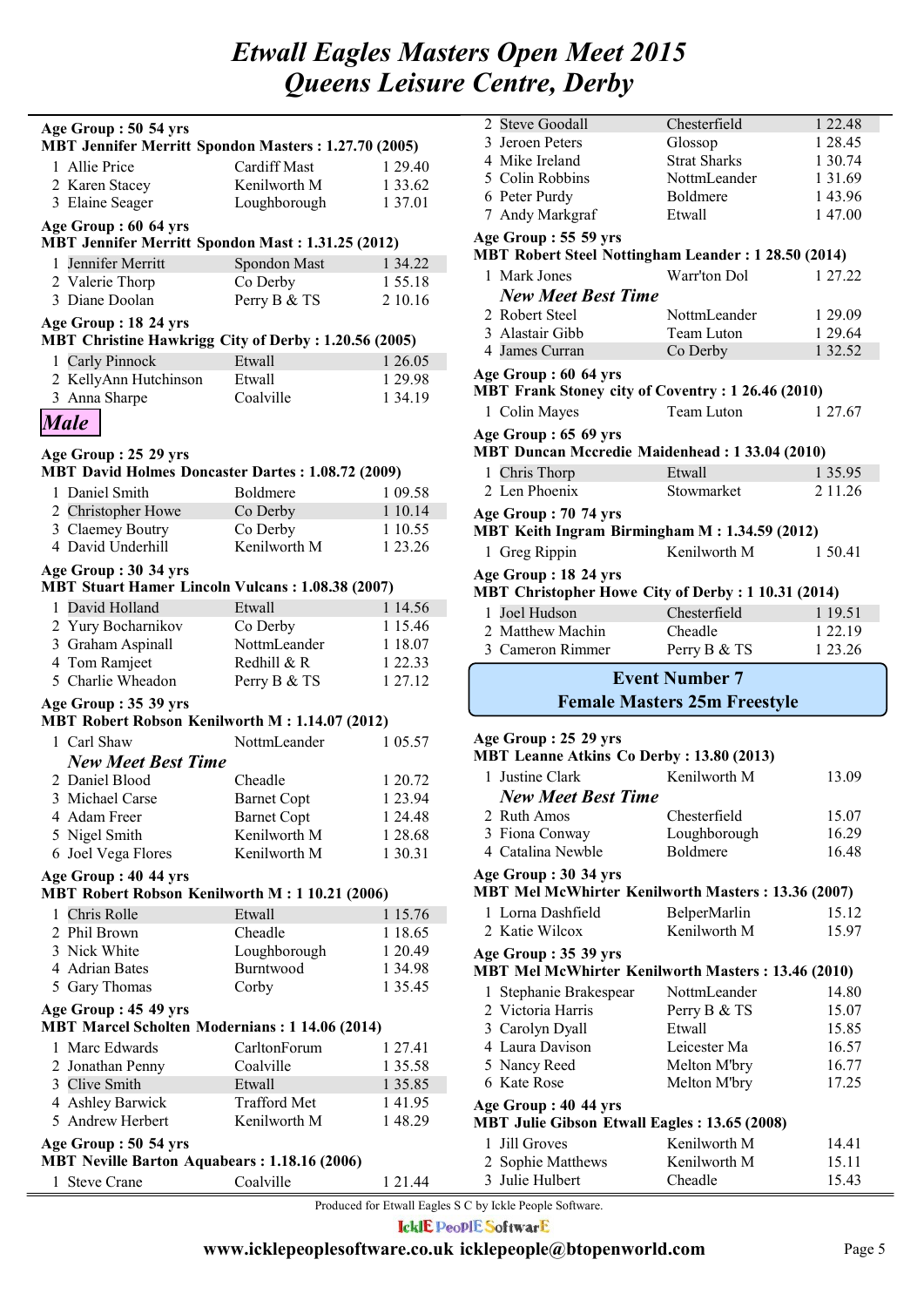| 4 Sue Geill                                                                    | Kenilworth M                      | 15.80          |
|--------------------------------------------------------------------------------|-----------------------------------|----------------|
| 5 Helen Atton                                                                  | Leicester Ma                      | 18.48          |
| Age Group: 45 49 yrs                                                           |                                   |                |
| <b>MBT Sue Arrowsmith Nottingham Leander: 14.56 (2010)</b>                     |                                   |                |
| 1 Nina Williams                                                                | <b>East Leeds</b>                 | 13.40          |
|                                                                                |                                   |                |
| <b>New Meet Best Time</b>                                                      |                                   |                |
| 2 Bryony Wilkes                                                                | Loughborough                      | 15.28          |
| 3 Rachael Knight                                                               | CarltonForum<br>Kenilworth M      | 15.66<br>16.30 |
| 4 Sarah Pagan<br>5 Marie Cowie                                                 | Etwall                            | 17.22          |
|                                                                                |                                   |                |
| Age Group: 50 54 yrs<br><b>MBT Lindsay Gowland Etwall Eagles: 13.67 (2010)</b> |                                   |                |
| 1 Karen Stacey                                                                 | Kenilworth M                      | 15.05          |
| 2 Sue Arrowsmith                                                               | NottmLeander                      | 15.56          |
| 3 Mary Nevill                                                                  | Coalville                         | 19.00          |
|                                                                                |                                   |                |
| Age Group: 55 59 yrs<br><b>MBT Lindsey Gowland Etwall Eagles: 14.21 (2013)</b> |                                   |                |
| 1 Glenda Mayes                                                                 | Team Luton                        | 17.92          |
| Age Group: 60 64 yrs                                                           |                                   |                |
| <b>MBT Rachel Barton Trafford Metro: 14.90 (2008)</b>                          |                                   |                |
| 1 Pauline Inwood                                                               | Co Derby                          | 17.00          |
| 2 Valerie Thorp                                                                | Co Derby                          | 17.39          |
| 3 Susan Cummings                                                               | <b>Bicester</b>                   | 19.32          |
| 4 Diane Doolan                                                                 | Perry B & TS                      | 21.24          |
| 5 Janice Appleton                                                              | <b>Bicester</b>                   | 24.34          |
|                                                                                |                                   |                |
| Age Group: 65 69 yrs<br><b>MBT Patricia Griffiths Shrewsbury: 22.04 (2007)</b> |                                   |                |
| 1 Mary Holland                                                                 | Long Eaton                        | 17.32          |
| <b>New Meet Best Time</b>                                                      |                                   |                |
| 2 Lesley Cliff                                                                 | NottmLeander                      | 20.90          |
| Age Group: 18 24 yrs                                                           |                                   |                |
| MBT Rebecca Ward City of Derby: 13.21 (2009)                                   |                                   |                |
| 1 Rachael Gorman                                                               | <b>Trafford Met</b>               | 14.36          |
|                                                                                | <b>Event Number 8</b>             |                |
|                                                                                | <b>Male Masters 25m Freestyle</b> |                |
|                                                                                |                                   |                |
| Age Group: 25 29 yrs                                                           |                                   |                |
| <b>MBT Michael Dakin City of Derby: 10.86 (2014)</b>                           | Chesterfield                      |                |
| 1 Jack Chambers                                                                |                                   | 12.14          |
| 2 Matt Reed                                                                    | Kenilworth M                      | 12.39          |
| 3 Matthew Lees                                                                 | Rochdale                          | 12.98          |
| 4 Joe Scurrah<br>5 Carl Machin                                                 | Co Derby                          | 13.01          |
|                                                                                | Cheadle                           | 13.09          |
| 6 David Underhill                                                              | Kenilworth M                      | 13.59          |
| Age Group: 30 34 yrs                                                           |                                   |                |
| MBT Chris Aust City of Oxford: 11.26 (2014)                                    |                                   |                |
| 1 David Holland                                                                | Etwall                            | 12.10          |
| 2 Charlie Wheadon                                                              | Perry B & TS                      | 12.84          |
| Age Group: 35 39 yrs<br>MBT Ben Harkin Chesterfield: 11.61 (2013)              |                                   |                |
| 1 James Patterson                                                              | NottmLeander                      | 12.14          |
| 2 Chris Banks                                                                  | <b>Barnet Copt</b>                | 12.89          |
| 3 Simon Ward                                                                   | Co Derby                          | 13.50          |
| 4 Joel Vega Flores                                                             | Kenilworth M                      | 13.97          |
| 5 Nigel Smith                                                                  | Kenilworth M                      | 14.21          |
|                                                                                |                                   |                |

| Age Group: 40 44 yrs<br><b>MBT Carl Barkley Halton: 12.06 (2007)</b> |                                                                                 |                     |       |
|----------------------------------------------------------------------|---------------------------------------------------------------------------------|---------------------|-------|
|                                                                      | 1 Phil Brown                                                                    | Cheadle             | 12.41 |
|                                                                      | 2 Nick White                                                                    | Loughborough        | 14.43 |
|                                                                      | 3 Steve Dymond                                                                  | BelperMarlin        | 15.40 |
|                                                                      | Age Group: 45 49 yrs                                                            |                     |       |
|                                                                      | MBT Graham Sadler Trafford Metro: 12.11 (2008)                                  |                     |       |
|                                                                      | 1 Paul Clemence                                                                 | <b>East Leeds</b>   | 11.65 |
|                                                                      | <b>New Meet Best Time</b>                                                       |                     |       |
|                                                                      | 2 Simon Edwards                                                                 | CarltonForum        | 12.72 |
|                                                                      | 3 Steve Langford                                                                | Birmingham M        | 12.81 |
|                                                                      | 4 Jonathan Penny                                                                | Coalville           | 14.43 |
|                                                                      | 5 Ashley Barwick                                                                | <b>Trafford Met</b> | 18.46 |
|                                                                      | Age Group: 50 54 yrs                                                            |                     |       |
|                                                                      | <b>MBT Alan Jones Trafford Metro: 12.82 (2008)</b>                              |                     |       |
|                                                                      | 1 Mike Brett                                                                    | BelperMarlin        | 12.98 |
|                                                                      | 2 Mike Ireland                                                                  | <b>Strat Sharks</b> | 13.17 |
|                                                                      | 3 Mark Partridge                                                                | <b>Stroud Mast</b>  | 13.32 |
|                                                                      | 4 Julian Bassett                                                                | Etwall              | 15.80 |
|                                                                      | 5 Andy Markgraf                                                                 | Etwall              | 16.78 |
|                                                                      | Age Group: 55 59 yrs                                                            |                     |       |
|                                                                      | <b>MBT Andrew Burnes Long Eaton: 12.89 (2013)</b>                               |                     |       |
|                                                                      | 1 Charles Hillyer                                                               | Leicester Ma        | 14.06 |
|                                                                      | 2 Graham Powell                                                                 | Team Luton          | 14.22 |
|                                                                      | 3 Martyn Finney                                                                 | Etwall              | 14.55 |
|                                                                      | 4 Mark Jones                                                                    | Warr'ton Dol        | 14.95 |
|                                                                      | Age Group: 65 69 yrs<br><b>MBT Neil Mackinnon Trafford Metro: 13.83 (2009)</b>  |                     |       |
|                                                                      | 1 James Corbett                                                                 | BelperMarlin        | 15.61 |
|                                                                      | 2 Danny Roberts                                                                 | Co Sheffield        | 15.98 |
|                                                                      | 3 Len Phoenix                                                                   | Stowmarket          | 17.54 |
|                                                                      | Age Group: 70 74 yrs<br><b>MBT Arther Lowe Kenilworth Masters: 14.79 (2007)</b> |                     |       |
|                                                                      | 1 Greg Rippin                                                                   | Kenilworth M        | 18.46 |
|                                                                      | 2 Paul Clarke                                                                   | <b>Beaver Mast</b>  | 19.00 |
|                                                                      | Age Group: 75 79 yrs<br><b>MBT Ted Evans City of Derby: 15.94 (2010)</b>        |                     |       |
|                                                                      | 1 Ian Chearman                                                                  | Etwall              | 19.43 |
|                                                                      | Age Group: 18 24 yrs                                                            |                     |       |
|                                                                      | MBT Alistair Crawford Rotherham Metro: 11.04 (2008)                             |                     |       |
|                                                                      | 1 Jonathon Higham                                                               | NottmLeander        | 11.77 |
|                                                                      | 2 Thomas Meadowcroft                                                            | Coalville           | 12.20 |
|                                                                      | 3 Jamie Keyte                                                                   | Perry B & TS        | 12.28 |
|                                                                      | 4 Peter Briggs                                                                  | Etwall              | 12.68 |
|                                                                      | 5 Cameron Rimmer                                                                | Perry B & TS        | 13.60 |
|                                                                      | 6 Joe Bassett                                                                   | Etwall              | 13.73 |
|                                                                      | 7 Matthew Machin                                                                | Cheadle             | 14.06 |
|                                                                      | 8 Andrew Gulliver                                                               | Perry B & TS        | 14.16 |
|                                                                      | 9 Peter Cole                                                                    | Kenilworth M        | 15.10 |
| <b>Event Number 9</b>                                                |                                                                                 |                     |       |
| <b>Female Masters 50m Backstroke</b>                                 |                                                                                 |                     |       |

**Age Group : 25 29 yrs**

|                 | MBT Katie Loker Calverton Bungham: 32.54 (2011) |       |
|-----------------|-------------------------------------------------|-------|
| 1 Justine Clark | Kenilworth M                                    | 33.45 |

Produced for Etwall Eagles S C by Ickle People Software.

**IcklE PeoplE SoftwarE**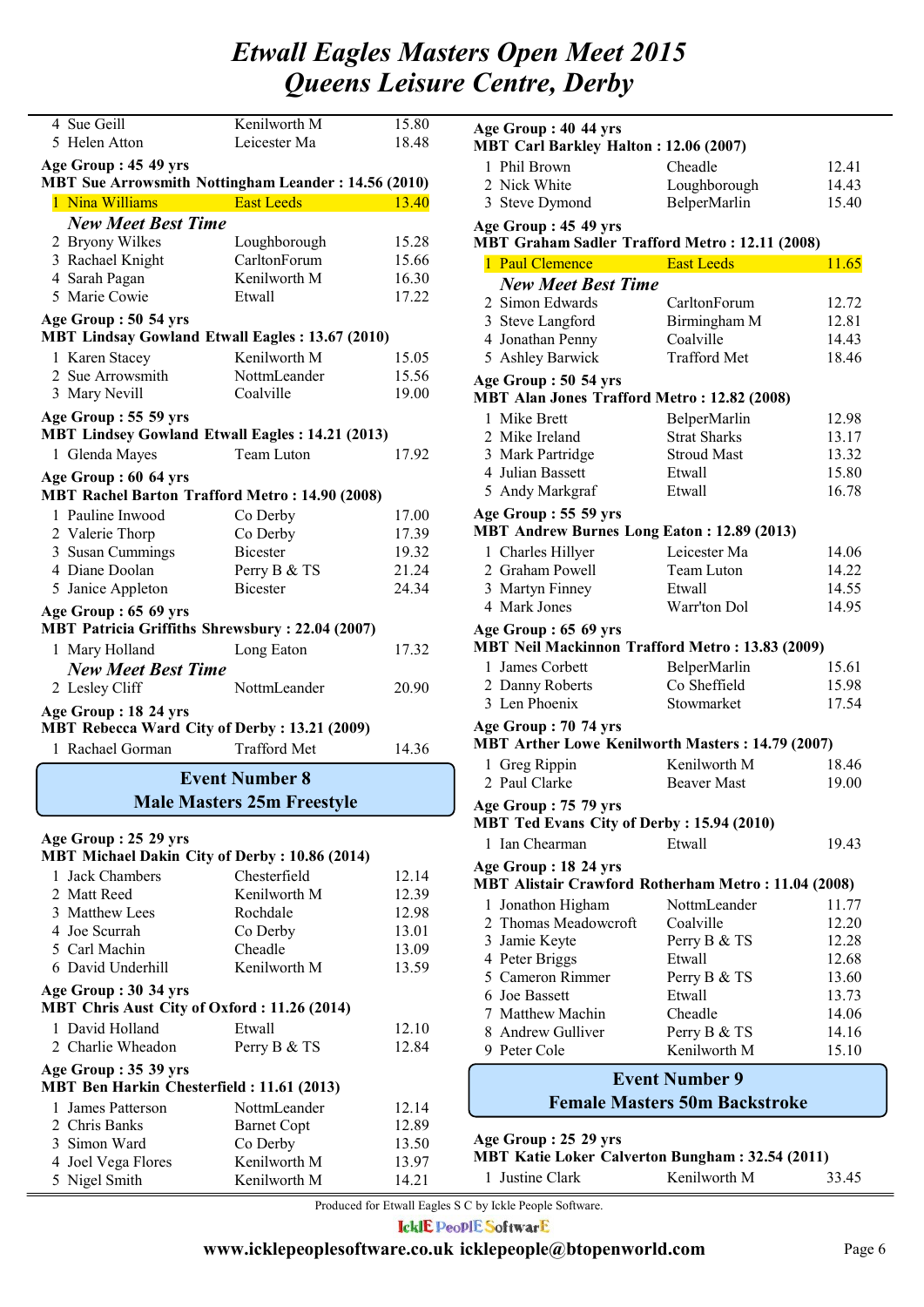| 2 Ruth Amos                                                                      | Chesterfield           | 36.94   |
|----------------------------------------------------------------------------------|------------------------|---------|
| 3 Nicola Buckley                                                                 | Kenilworth M           | 43.17   |
| 4 Charlotte Howard                                                               | Etwall                 | 44.96   |
|                                                                                  |                        |         |
| Age Group: 30 34 yrs<br>MBT Gina Hobson Otter: 32.49 (2010)                      |                        |         |
| 1 Katie Loker                                                                    | Calv Bing              | 34.08   |
| 2 Lorna Dashfield                                                                | BelperMarlin           | 36.42   |
| Age Group: 35 39 yrs                                                             |                        |         |
| <b>MBT Jill Groves Kenilworth Masters: 33.04 (2011)</b>                          |                        |         |
| 1 Stephanie Brakespear                                                           | NottmLeander           | 38.76   |
| 2 Nicola Burdett                                                                 | Leicester Ma           | 40.27   |
| 3 Carolyn Dyall                                                                  | Etwall                 | 42.27   |
| Age Group: 40 44 yrs<br><b>MBT Julie Gibson Etwall Eagles: 35.06 (2008)</b>      |                        |         |
| 1 Jill Groves                                                                    | Kenilworth M           | 34.99   |
|                                                                                  |                        |         |
| <b>New Meet Best Time</b>                                                        |                        |         |
| 2 Melanie Chapman                                                                | <b>UEA</b> Norwich     | 36.44   |
| 3 Sophie Matthews                                                                | Kenilworth M           | 40.97   |
| 4 Jemma Harrison                                                                 | Coalville              | 46.73   |
| Age Group: 45 49 yrs<br><b>MBT Berenice Wilson Spondon Masters: 35.14 (2008)</b> |                        |         |
| 1 Jennifer Powell                                                                | Perry B & TS           | 37.47   |
| 2 Ali Skirvin                                                                    | <b>Strat Sharks</b>    | 40.76   |
|                                                                                  |                        | 40.98   |
| 3 Bryony Wilkes                                                                  | Loughborough<br>Etwall |         |
| 4 Rachel Joyce<br>5 Maxine Robbins                                               |                        | 44.54   |
|                                                                                  | NottmLeander           | 45.09   |
| Age Group: 50 54 yrs<br>MBT Maggi Tuck Long Eaton: 36.16 (2012)                  |                        |         |
| 1 Maggi Tuck                                                                     | Long Eaton             | 37.05   |
| 2 Sue Arrowsmith                                                                 | NottmLeander           | 39.24   |
| 3 Karen Stacey                                                                   | Kenilworth M           | 42.47   |
| Age Group: 55 59 yrs                                                             |                        |         |
| <b>MBT Kath Tunnicliffe Wolverhampton: 37.39 (2007)</b>                          |                        |         |
| 1 Glenda Mayes                                                                   | Team Luton             | 49.48   |
| 2 Julie Phillips                                                                 | Long Eaton             | 49.61   |
| 3 Janet Briggs                                                                   | Etwall                 | 52.77   |
| Age Group: 60 64 yrs<br><b>MBT Rachel Barton Trafford Metro: 36.75 (2009)</b>    |                        |         |
| 1 Pauline Inwood                                                                 | Co Derby               | 43.18   |
| 2 Alison Wilson                                                                  | Shrewsbury             | 44.24   |
| 3 Susan Cummings                                                                 | <b>Bicester</b>        | 47.02   |
| 4 Janice Appleton                                                                | <b>Bicester</b>        | 1 01.94 |
|                                                                                  |                        |         |
| Age Group: 65 69 yrs<br>MBT Elisabeth Green Kenilworth Masters: 50.15 (2006)     |                        |         |
| 1 Lesley Cliff                                                                   | NottmLeander           | 58.89   |
| Age Group: 18 24 yrs<br>MBT Rebecca Ward City of Derby: 34.77 (2009)             |                        |         |
| 1 Rachael Gorman                                                                 | <b>Trafford Met</b>    | 35.77   |
| 2 Katie Woodcock                                                                 | Wetherby               | 36.40   |
| 3 Anna Sharpe                                                                    | Coalville              | 40.30   |
| 4 KellyAnn Hutchinson                                                            | Etwall                 | 40.80   |
|                                                                                  |                        |         |

|                                                                                   | <b>Event Number 10</b><br><b>Male Masters 50m Backstroke</b> |       |  |
|-----------------------------------------------------------------------------------|--------------------------------------------------------------|-------|--|
|                                                                                   |                                                              |       |  |
| Age Group: 25 29 yrs                                                              |                                                              |       |  |
| <b>MBT David Holmes Doncaster Dartes: 28.48 (2009)</b>                            |                                                              |       |  |
| 1 Daniel Smith                                                                    | Boldmere                                                     | 31.50 |  |
| 2 Jack Chambers                                                                   | Chesterfield                                                 | 31.78 |  |
| 3 Matt Reed                                                                       | Kenilworth M                                                 | 34.02 |  |
| 4 David Underhill                                                                 | Kenilworth M                                                 | 36.48 |  |
| Age Group: 30 34 yrs<br><b>MBT David Holmes East Leeds: 28.70 (2014)</b>          |                                                              |       |  |
| 1 Charlie Wheadon                                                                 | Perry B & TS                                                 | 34.19 |  |
| 2 Adrian Sureshkumar                                                              | <b>Bracknell</b>                                             | 39.72 |  |
|                                                                                   |                                                              |       |  |
| Age Group: 35 39 yrs<br><b>MBT Michael Kerslake Carlton Forum: 31.01 (2014)</b>   |                                                              |       |  |
| 1 Carl Shaw                                                                       | NottmLeander                                                 | 29.77 |  |
| <b>New Meet Best Time</b>                                                         |                                                              |       |  |
| 2 Nigel Smith                                                                     | Kenilworth M                                                 | 35.84 |  |
| 3 Simon Ward                                                                      | Co Derby                                                     | 36.23 |  |
| 4 Joel Vega Flores                                                                | Kenilworth M                                                 | 38.92 |  |
| 5 Michael Carse                                                                   | <b>Barnet Copt</b>                                           | 42.50 |  |
| Age Group: 40 44 yrs                                                              |                                                              |       |  |
| <b>MBT Carl Barkley Halton: 31.34 (2007)</b>                                      |                                                              |       |  |
| 1 Michael Kerslake                                                                | CarltonForum                                                 | 29.43 |  |
| <b>New Meet Best Time</b>                                                         |                                                              |       |  |
| 2 Chris Rolle                                                                     | Etwall                                                       | 37.39 |  |
| 3 Gavin Brookes                                                                   | BelperMarlin                                                 | 42.21 |  |
| Age Group: 45 49 yrs                                                              |                                                              |       |  |
| MBT David Francis Kenilworth Masters: 32.49 (2006)                                |                                                              |       |  |
| 1 Kieron Harrison                                                                 | Loughborough                                                 | 32.86 |  |
| 2 Simon Edwards                                                                   | CarltonForum                                                 | 32.88 |  |
| 3 Paul Bates                                                                      | Perry B & TS                                                 | 33.61 |  |
| 4 Robert Rantzen                                                                  | BelperMarlin                                                 | 33.84 |  |
| 5 Alex Gage                                                                       | Chesterfield                                                 | 42.32 |  |
|                                                                                   |                                                              |       |  |
| Age Group: 50 54 yrs<br><b>MBT Steve Burcham Kenilworth Masters: 31.73 (2007)</b> |                                                              |       |  |
| 1 Steve Crane                                                                     | Coalville                                                    | 32.64 |  |
| 2 Mike Ireland                                                                    | <b>Strat Sharks</b>                                          | 33.36 |  |
| 3 Steve Conway                                                                    | Loughborough                                                 | 34.50 |  |
| 4 Colin Robbins                                                                   | NottmLeander                                                 | 35.14 |  |
| 5 Alan Marsh                                                                      | Chesterfield                                                 | 37.75 |  |
| 6 Andy Markgraf                                                                   | Etwall                                                       | 46.82 |  |
| 7 Peter Purdy                                                                     | Boldmere                                                     | 53.51 |  |
| Age Group: 55 59 yrs                                                              |                                                              |       |  |
| <b>MBT Trevor Clark Kenilworth Masters: 33.77 (2009)</b>                          |                                                              |       |  |
| 1 Graham Powell                                                                   | Team Luton                                                   | 33.80 |  |
| 2 Robert Woodcock                                                                 | Wetherby                                                     | 36.67 |  |
| 3 David Bradford                                                                  | Chesterfield                                                 | 37.13 |  |
| 4 Alastair Gibb                                                                   | Team Luton                                                   | 38.02 |  |
| 5 Mark Jones                                                                      | Warr'ton Dol                                                 | 39.18 |  |
| Age Group: 60 64 yrs                                                              |                                                              |       |  |

### **MBT Dave Thorp City of Derby : 37.45 (2011)**

| 1 Dave Thorp | Co Derby | 38.21 |
|--------------|----------|-------|
|--------------|----------|-------|

Produced for Etwall Eagles S C by Ickle People Software.

**IcklE PeoplE SoftwarE**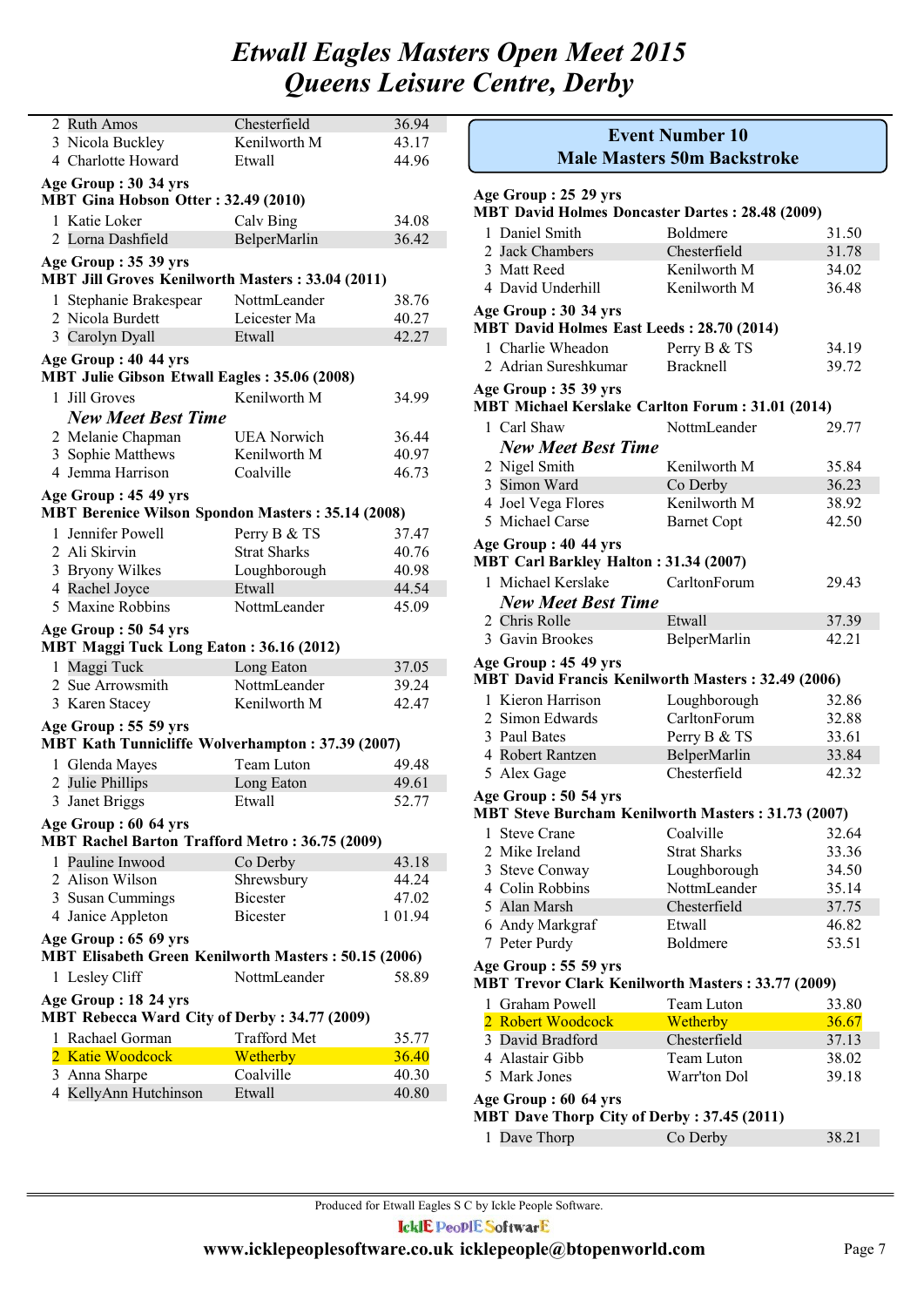| Age Group: 65 69 yrs                                                            |                                       |                    | 5 Ali Skirvin<br>6 Jacqui Mann | <b>Strat Sharks</b><br>Etwall | 0<br>0                |
|---------------------------------------------------------------------------------|---------------------------------------|--------------------|--------------------------------|-------------------------------|-----------------------|
| MBT Keith Ingram Birmingham: 38.40 (2007)                                       |                                       |                    |                                |                               |                       |
| 1 Chris Thorp                                                                   | Etwall                                | 41.72              | <b>Male</b>                    |                               |                       |
| 2 Derek Booth                                                                   | Halton                                | 42.51              |                                |                               |                       |
| 3 Len Phoenix                                                                   | Stowmarket                            | 46.80              | 1 Michael Kerslake             | CarltonForum                  | 0                     |
| 4 Danny Roberts                                                                 | Co Sheffield                          | 46.86              | 2 Paul Clemence                | <b>East Leeds</b>             | 0                     |
| Age Group: 70 74 yrs                                                            |                                       |                    | 3 Phil Brown<br>4 Mike Brett   | Cheadle                       | 0                     |
| <b>MBT Arthur Lowe Kenilworth Masters: 40.40 (2007)</b>                         |                                       |                    | 5 Steve Crane                  | BelperMarlin<br>Coalville     | 0<br>$\boldsymbol{0}$ |
| 1 Greg Rippin                                                                   | Kenilworth M                          | 51.78              | 6 Chris Rolle                  | Etwall                        | $\boldsymbol{0}$      |
| Age Group: 75 79 yrs<br>MBT Ted Evans City of Derby: 45.81 (2011)               |                                       |                    |                                |                               |                       |
| 1 Ian Chearman                                                                  | Etwall                                | 53.29              |                                |                               |                       |
| Age Group: 18 24 yrs<br><b>MBT Steve Millican Rotherham Metro: 28.23 (2008)</b> |                                       |                    |                                |                               |                       |
| 1 Jonathon Higham                                                               | NottmLeander                          | 29.23              |                                |                               |                       |
| 2 Joel Hudson                                                                   | Chesterfield                          | 34.43              |                                |                               |                       |
| 3 Cameron Rimmer                                                                | Perry B & TS                          | 35.21              |                                |                               |                       |
|                                                                                 |                                       |                    |                                |                               |                       |
|                                                                                 | <b>Event Number 11</b>                |                    |                                |                               |                       |
|                                                                                 | Mixed Masters 4 * 50m Freestyle Relay |                    |                                |                               |                       |
|                                                                                 |                                       |                    |                                |                               |                       |
| Age Group 072+                                                                  |                                       |                    |                                |                               |                       |
| 1 City of Derby SC                                                              |                                       | 1 54.67            |                                |                               |                       |
| 2 Nottingham Leander SC                                                         |                                       | 2 00.26            |                                |                               |                       |
| 3 Etwall Eagles SC                                                              |                                       | 2 04.68            |                                |                               |                       |
| 4 Coalville SC                                                                  |                                       | 2 08.72            |                                |                               |                       |
| Age Group 120+                                                                  |                                       |                    |                                |                               |                       |
| 1 Chesterfield SC                                                               |                                       | 1 56.55            |                                |                               |                       |
| 2 Kenilworth Masters SC                                                         |                                       | 2 00.74            |                                |                               |                       |
| 3 Cheadle (Staffs) & District                                                   |                                       | 2 03.70            |                                |                               |                       |
| Age Group 160+                                                                  |                                       |                    |                                |                               |                       |
| 1 City of Derby SC                                                              |                                       |                    |                                |                               |                       |
| 2 Perry Beeches Triple S SC                                                     |                                       | 2 00.34<br>2 02.71 |                                |                               |                       |
| 3 Loughborough Town SC                                                          |                                       | 2 04.01            |                                |                               |                       |
| 4 Chesterfield SC                                                               |                                       | 2 06.94            |                                |                               |                       |
| 5 Etwall Eagles SC                                                              |                                       | 207.10             |                                |                               |                       |
| 6 Belper Marlin SC                                                              |                                       | 207.77             |                                |                               |                       |
| 7 Coalville SC                                                                  |                                       | 2 09.76            |                                |                               |                       |
| 8 Etwall Eagles SC                                                              |                                       | 2 11.09            |                                |                               |                       |
| 9 Belper Marlin SC                                                              |                                       | 2 2 5 . 10         |                                |                               |                       |
| Age Group 200+                                                                  |                                       |                    |                                |                               |                       |
| 1 City of Derby SC                                                              |                                       | 2 13.72            |                                |                               |                       |
| 2 Etwall Eagles SC                                                              |                                       | 2 15.47            |                                |                               |                       |
| 3 Kenilworth Masters SC                                                         |                                       | 2 18.32            |                                |                               |                       |
| 4 Nottingham Leander SC                                                         |                                       | 2 2 7 . 6 7        |                                |                               |                       |
|                                                                                 | <b>Event Number 12</b>                |                    |                                |                               |                       |
|                                                                                 | <b>Mixed Snr 25m Medley Skins</b>     |                    |                                |                               |                       |
| Female                                                                          |                                       |                    |                                |                               |                       |
| Jill Groves                                                                     | Kenilworth M                          | $\boldsymbol{0}$   |                                |                               |                       |
| 2 Nina Williams                                                                 | East Leeds                            | $\boldsymbol{0}$   |                                |                               |                       |
| 3 Helen Rolle                                                                   | Etwall                                | $\boldsymbol{0}$   |                                |                               |                       |
|                                                                                 |                                       |                    |                                |                               |                       |

4 Allie Price Cardiff Mast 0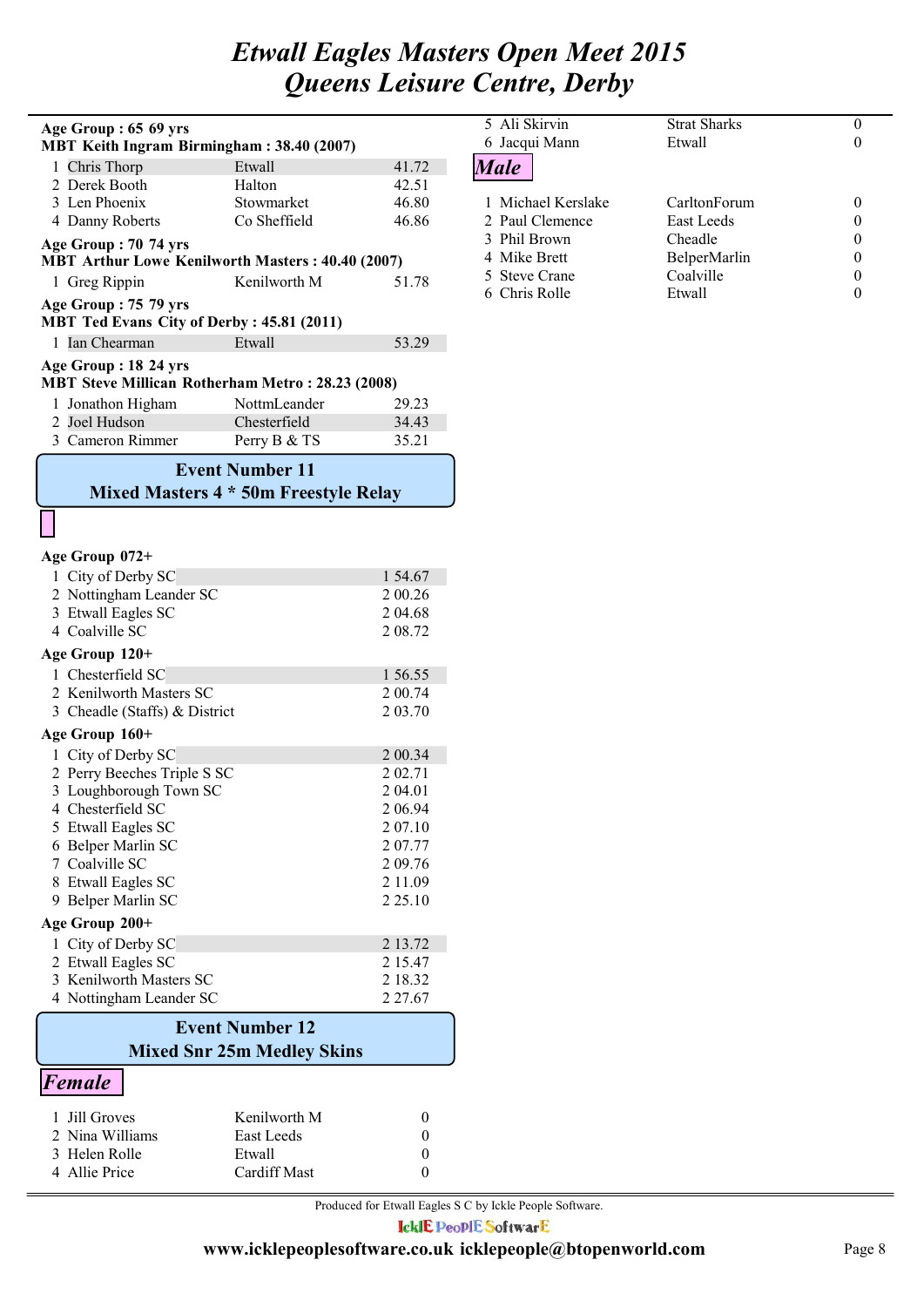### *Session Number 2 Saturday 28 November 2015*

### **Mixed Masters 100m Butterfly Event Number 13**

### *Female*

| Age Group: 25 29 yrs<br>MBT Katie Loker Calverton & Bingham: 1 12.80 (2011)        |                     |             |  |
|------------------------------------------------------------------------------------|---------------------|-------------|--|
| 1 Justine Clark                                                                    | Kenilworth M        | 1 1 1 . 9 7 |  |
| <b>New Meet Best Time</b>                                                          |                     |             |  |
| Age Group: 30 34 yrs                                                               |                     |             |  |
| MBT Maria Kelly Northampton: 1.10.98 (2005)                                        |                     |             |  |
| 1 Katie Wilcox                                                                     | Kenilworth M        | 1 24 94     |  |
| Age Group: 35 39 yrs<br><b>MBT Elizabeth Simpson Long Eaton: 1 12.85 (2010)</b>    |                     |             |  |
| 1 Elizabeth Kiss                                                                   | Chesterfield        | 1 19.17     |  |
| Age Group: 40 44 yrs<br><b>MBT Sarah Brandrick City of Derby: 1.14.90 (2009)</b>   |                     |             |  |
| 1 Jill Groves                                                                      | Kenilworth M        | 1 19.96     |  |
| 2 Sophie Matthews                                                                  | Kenilworth M        | 1 30.61     |  |
| Age Group: 45 49 yrs<br>MBT Helen Russell Kenilworth Masters: 1.25.85 (2009)       |                     |             |  |
| 1 Angela Guilfoyle                                                                 | Ilkeston            | 1 21.88     |  |
| <b>New Meet Best Time</b>                                                          |                     |             |  |
| Age Group: 50 54 yrs<br><b>MBT Sandra Jones Gloucester Masters: 1 16.26 (2014)</b> |                     |             |  |
| 1 Karen Stacey                                                                     | Kenilworth M        | 1 29.18     |  |
| Age Group: 60 64 yrs<br><b>MBT</b> Not Established : ()                            |                     |             |  |
| 1 Valerie Thorp                                                                    | Co Derby            | 207.07      |  |
| Age Group: 18 24 yrs<br>MBT Gemma Jones Oswestry Otters: 1.13.16 (2009)            |                     |             |  |
| 1 Rhiannon Evans                                                                   | Co Derby            | 1 14.51     |  |
| 2 Rachael Gorman                                                                   | <b>Trafford Met</b> | 1 19.27     |  |
| <b>Male</b>                                                                        |                     |             |  |
| Age Group: 25 29 yrs<br><b>MBT David Holmes Doncaster Dartes: 58.40 (2009)</b>     |                     |             |  |

| 1 Daniel Smith                                                           | <b>Boldmere</b>    | 1 02.16     |
|--------------------------------------------------------------------------|--------------------|-------------|
| 2 Claemey Boutry                                                         | Co Derby           | 1 12.83     |
| 3 David Underhill                                                        | Kenilworth M       | 1 16.33     |
| Age Group: 30 34 yrs<br><b>MBT David Holmes East Leeds: 59.72 (2014)</b> |                    |             |
|                                                                          |                    |             |
| 1 Andrew Hagues                                                          | Co Oxford          | 1 0 1 . 3 1 |
| 2 Chris Marsh                                                            | Co Oxford          | 1 07.79     |
| Age Group: 35 39 yrs                                                     |                    |             |
| MBT Ben Harkin Chesterfield: 1 00.33 (2013)                              |                    |             |
| 1 Nigel Smith                                                            | Kenilworth M       | 1 1 7 8 4   |
| 2 Michael Carse                                                          | <b>Barnet Copt</b> | 1 22.33     |
| 3 Joel Vega Flores                                                       | Kenilworth M       | 1 24.05     |

| Age Group: 40 44 yrs<br>MBT Florentino Santos Maidenhead: 1 04.16 (2010)            |                                        |             |  |
|-------------------------------------------------------------------------------------|----------------------------------------|-------------|--|
| 1 Michael Kerslake                                                                  | CarltonForum                           | 1 03.77     |  |
| <b>New Meet Best Time</b>                                                           |                                        |             |  |
| 2 Justin Palfrey                                                                    |                                        | 1 14.96     |  |
| 3 Roger Randall                                                                     | Loughborough<br><b>Barnet Copt</b>     | 1 24.84     |  |
|                                                                                     |                                        |             |  |
| Age Group: 45 49 yrs<br>MBT Alec Johnson Trafford Metro: 1.04.03 (2009)             |                                        |             |  |
| 1 Paul Clemence                                                                     | <b>East Leeds</b>                      | $104.31*$   |  |
| 2 Dave Bailey                                                                       | Co Derby                               | 1 13.08     |  |
| 3 Andrew Herbert                                                                    | Kenilworth M                           | 1 54.50     |  |
| Age Group: 50 54 yrs                                                                |                                        |             |  |
| MBT Graham Sadler Trafford Metro: 1.06.64 (2009)                                    |                                        |             |  |
| 1 Steve Goodall                                                                     | Chesterfield                           | 1 10.06     |  |
| 2 Mike Ireland                                                                      | <b>Strat Sharks</b>                    | 1 17.42     |  |
| 3 Jeroen Peters                                                                     | Glossop                                | 1 21.17     |  |
| 4 Andy Markgraf                                                                     | Etwall                                 | 1 46.82     |  |
| 5 Peter Purdy                                                                       | Boldmere                               | 153.80      |  |
| Age Group: 55 59 yrs<br>MBT Trevor Clark Kenilworth Masters: 1.11.25 (2009)         |                                        |             |  |
| 1 Mark Jones                                                                        | Warr'ton Dol                           | 1 19.67     |  |
| 2 Alastair Gibb                                                                     | Team Luton                             | 1 22.45     |  |
| Age Group: 65 69 yrs<br>MBT Neil MacKinnon Trafford Metro: 1.27.55 (2008)           |                                        |             |  |
| 1 Derek Booth                                                                       | Halton                                 | 1 35.76     |  |
| 2 Chris Thorp                                                                       | Etwall                                 | 1 37.92     |  |
| Age Group: 18 24 yrs                                                                |                                        |             |  |
| <b>MBT Steve Millican Rotherham Metro: 59.27 (2008)</b>                             |                                        |             |  |
| 1 Jamie Keyte                                                                       | Perry B & TS                           | 1 07.79     |  |
| 2 Joel Hudson                                                                       | Chesterfield                           | 1 1 1 . 4 7 |  |
|                                                                                     | <b>Event Number 14</b>                 |             |  |
|                                                                                     |                                        |             |  |
|                                                                                     | <b>Female Masters 25m Breaststroke</b> |             |  |
| Age Group: 25 29 yrs                                                                |                                        |             |  |
| <b>MBT Alice Lane Boldmere: 16.94 (2014)</b>                                        |                                        |             |  |
| 1 Justine Clark Kenilworth M                                                        |                                        | 17.35       |  |
| 2 Fiona Conway                                                                      | Loughborough                           | 23.27       |  |
| Age Group: 30 34 yrs<br><b>MBT Christine Hawkrigg City of Derby: 17.07 (2011)</b>   |                                        |             |  |
| 1 Katie Loker                                                                       | Calv Bing                              | 17.88       |  |
| 2 Christine Anglesea                                                                | Co Derby                               | 18.03       |  |
| Age Group: 35 39 yrs<br><b>MBT Clare Wilkinson Kenilworth Masters: 16.51 (2013)</b> |                                        |             |  |

1 Victoria Harris Perry B & TS 19.80

2 Nancy Reed Melton M'bry 21.60 3 Kate Rose Melton M'bry 22.77

1 Sophie Matthews Kenilworth M 18.29 **MBT Mel McWhirter Kenilworth Masters : 17.67 (2013)**

2 Jill Groves Kenilworth M 19.52 3 Lisa Stansbie Etwall 20.85

1 Bryony Wilkes Loughborough 19.48

**MBT Tracy McGhie Melton M'bry : 19.33 (2011)**

Produced for Etwall Eagles S C by Ickle People Software.

**Age Group : 40 44 yrs**

**Age Group : 45 49 yrs**

IcklE PeoplE SoftwarE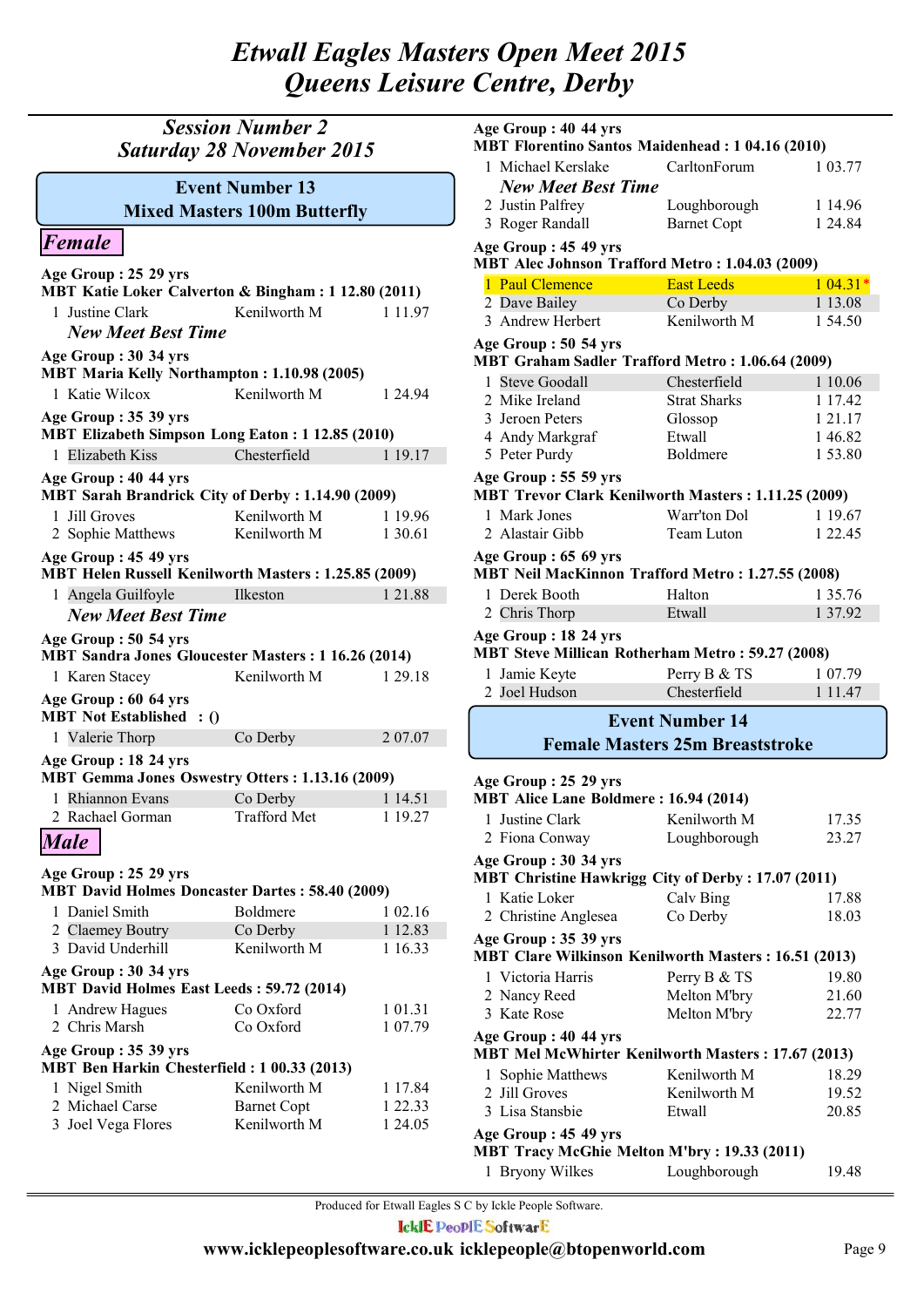| Age Group: 50 54 yrs<br><b>MBT Karen Stacey Spondon Masters: 18.29 (2011)</b> |                     |       |
|-------------------------------------------------------------------------------|---------------------|-------|
| 1 Karen Stacey                                                                | Kenilworth M        | 19.39 |
| 2 Sarah Megraw                                                                | <b>BelperMarlin</b> | 21.98 |
| 3 Mary Nevill                                                                 | Coalville           | 23.47 |
| Age Group: 60 64 yrs                                                          |                     |       |
| <b>MBT Jennifer Merritt Spondon Mast: 19.55 (2012)</b>                        |                     |       |
| 1 Pauline Inwood                                                              | Co Derby            | 21.68 |
| 2 Susan Cummings                                                              | <b>Bicester</b>     | 23.81 |
| 3 Janice Appleton                                                             | <b>Bicester</b>     | 30.52 |
| Age Group: 65 69 yrs<br><b>MBT Lindsay Neil Chesterfield: 22.65 (2014)</b>    |                     |       |
| 1 Lesley Cliff                                                                | NottmLeander        | 29.18 |
| Age Group : 18 24 yrs<br><b>MBT Rebecca Ward City of Derby: 17.22 (2009)</b>  |                     |       |
| 1 Carly Pinnock                                                               | Etwall              | 17.68 |
| 2 Rachael Gorman                                                              | <b>Trafford Met</b> | 18.77 |
| 3 Imogen Hollington                                                           | Loughborough        | 19.85 |
| <b>Event Number 15</b><br><b>Male Masters 25m Breaststroke</b>                |                     |       |

#### **Age Group : 25 29 yrs**

| <b>MBT David Sankey Long Eaton: 13.95 (2009)</b>          |                     |       |
|-----------------------------------------------------------|---------------------|-------|
| 1 Matthew Lees                                            | Rochdale            | 16.34 |
| 2 Matt Reed                                               | Kenilworth M        | 17.38 |
| 3 David Underhill                                         | Kenilworth M        | 18.14 |
| Age Group: 30 34 yrs                                      |                     |       |
| <b>MBT Carl Rippon Nottingham: 14.70 (2005)</b>           |                     |       |
| 1 David Holland                                           | Etwall              | 15.16 |
| 2 Tom Ramjeet                                             | Redhill & R         | 16.46 |
| 3 Adrian Sureshkumar                                      | <b>Bracknell</b>    | 19.30 |
| Age Group: 35 39 yrs                                      |                     |       |
| <b>MBT Robert Robson Kenilworth Masters: 14.96 (2009)</b> |                     |       |
| 1 Daniel Blood                                            | Cheadle             | 16.54 |
| 2 James Colvin                                            | NottmLeander        | 17.00 |
| 3 Simon Ward                                              | Co Derby            | 17.13 |
| 4 Nigel Smith                                             | Kenilworth M        | 17.58 |
| 5 Adam Freer                                              | <b>Barnet Copt</b>  | 17.64 |
| 6 Joel Vega Flores                                        | Kenilworth M        | 18.36 |
| Age Group: 40 44 yrs                                      |                     |       |
| <b>MBT Robert Robson Kenilworth Masters: 14.64 (2009)</b> |                     |       |
| 1 Nick White                                              | Loughborough        | 16.97 |
| 2 Adrian Bates                                            | Burntwood           | 19.56 |
| 3 Steve Dymond                                            | BelperMarlin        | 22.56 |
| Age Group: 45 49 yrs                                      |                     |       |
| MBT Chris Ryall Kenilworth M: 15.60 (2012)                |                     |       |
| 1 Robert Rantzen                                          | BelperMarlin        | 16.82 |
| 2 Steve Langford                                          | Birmingham M        | 17.25 |
| 3 Jonathan Penny                                          | Coalville           | 19.20 |
| 4 Ashley Barwick                                          | <b>Trafford Met</b> | 20.50 |
| Age Group: 50 54 yrs                                      |                     |       |
| <b>MBT Neville Barton Aquabears: 15.61 (2006)</b>         |                     |       |
| 1 Mike Brett                                              | BelperMarlin        | 16.10 |
| 2 Mike Ireland                                            | <b>Strat Sharks</b> | 17.11 |
|                                                           |                     |       |

| Age Group: 55 59 yrs<br><b>MBT Neville Barton Trafford Metro: 15.48 (2009)</b> |                    |       |
|--------------------------------------------------------------------------------|--------------------|-------|
|                                                                                |                    |       |
| 1 Phil Holme                                                                   | <b>Barnet Copt</b> | 16.73 |
| 2 Graham Powell                                                                | Team Luton         | 17.97 |
| 3 Mark Jones                                                                   | Warr'ton Dol       | 19.02 |
| 4 James Curran                                                                 | Co Derby           | 19.23 |
| 5 Martyn Finney                                                                | Etwall             | 24.00 |
| Age Group: 65 69 yrs                                                           |                    |       |
| <b>MBT Neil MacKinnon Trafford Metro: 18.04 (2008)</b>                         |                    |       |
| 1 Derek Booth                                                                  | Halton             | 20.93 |
| 2 Danny Roberts                                                                | Co Sheffield       | 22.45 |
| 3 Len Phoenix                                                                  | Stowmarket         | 26.50 |
| Age Group: 70 74 yrs                                                           |                    |       |
| <b>MBT Ted Evans City of Derby: 21.05 (2006)</b>                               |                    |       |
| 1 Greg Rippin                                                                  | Kenilworth M       | 22.12 |
| 2 Paul Clarke                                                                  | <b>Beaver Mast</b> | 22.20 |
| Age Group: 75 79 yrs                                                           |                    |       |
| MBT Ted Evans City of Derby: 22.44 (2010)                                      |                    |       |
| 1 Ian Chearman                                                                 | Etwall             | 23.97 |
| Age Group: 18 24 yrs                                                           |                    |       |
| <b>MBT Alistair Crawford Rotherham Metro: 14.09 (2008)</b>                     |                    |       |
| 1 Peter Briggs                                                                 | Etwall             | 17.65 |
| 2 Cameron Rimmer                                                               | Perry B & TS       | 17.75 |
| 3 Andrew Gulliver                                                              | Perry B & TS       | 19.64 |
| 4 Peter Cole                                                                   | Kenilworth M       | 19.84 |
|                                                                                |                    |       |

## **Event Number 16**

### **Female Masters 50m Freestyle**

### **Age Group : 25 29 yrs**

#### **MBT Kirstie Donaldson Etwall Eagles : 28.66 (2009)**

| 1 Justine Clark   | Kenilworth M    | 29.00 |
|-------------------|-----------------|-------|
| 2 Leanne Atkins   | Long Eaton      | 29.64 |
| 3 Ruth Amos       | Chesterfield    | 31.59 |
| 4 KerryAnn Swift  | Cheadle         | 32.32 |
| 5 Nicola Buckley  | Kenilworth M    | 34.80 |
| 6 Fiona Conway    | Loughborough    | 35.20 |
| 7 Catalina Newble | <b>Boldmere</b> | 36.49 |
|                   |                 |       |

### **Age Group : 30 34 yrs**

**MBT Aimee Ramm Loughborough Town : 27.92 (2014)**

| 1 Lisa Poole |                   | Chesterfield        | 29.38 |
|--------------|-------------------|---------------------|-------|
|              | 2 Lorna Dashfield | <b>BelperMarlin</b> | 32.24 |
|              | 3 Alison Jelley   | <b>BelperMarlin</b> | 33.01 |
|              | 4 Katie Wilcox    | Kenilworth M        | 34.81 |

### **MBT Mel McWhirter Kenilworth Masters : 28.94 (2008) Age Group : 35 39 yrs**

| 1 Victoria Harris      | Perry B & TS | 32.97 |
|------------------------|--------------|-------|
| 2 Stephanie Brakespear | NottmLeander | 32.98 |
| 3 Elizabeth Kiss       | Chesterfield | 33.26 |
| 4 Carolyn Dyall        | Etwall       | 34.11 |
| 5 Nicola Burdett       | Leicester Ma | 34.26 |
| 6 Laura Davison        | Leicester Ma | 36.23 |
| 7 Nancy Reed           | Melton M'bry | 37.37 |
| 8 Kate Rose            | Melton M'bry | 38.35 |
|                        |              |       |

Produced for Etwall Eagles S C by Ickle People Software. **IcklE PeoplE SoftwarE**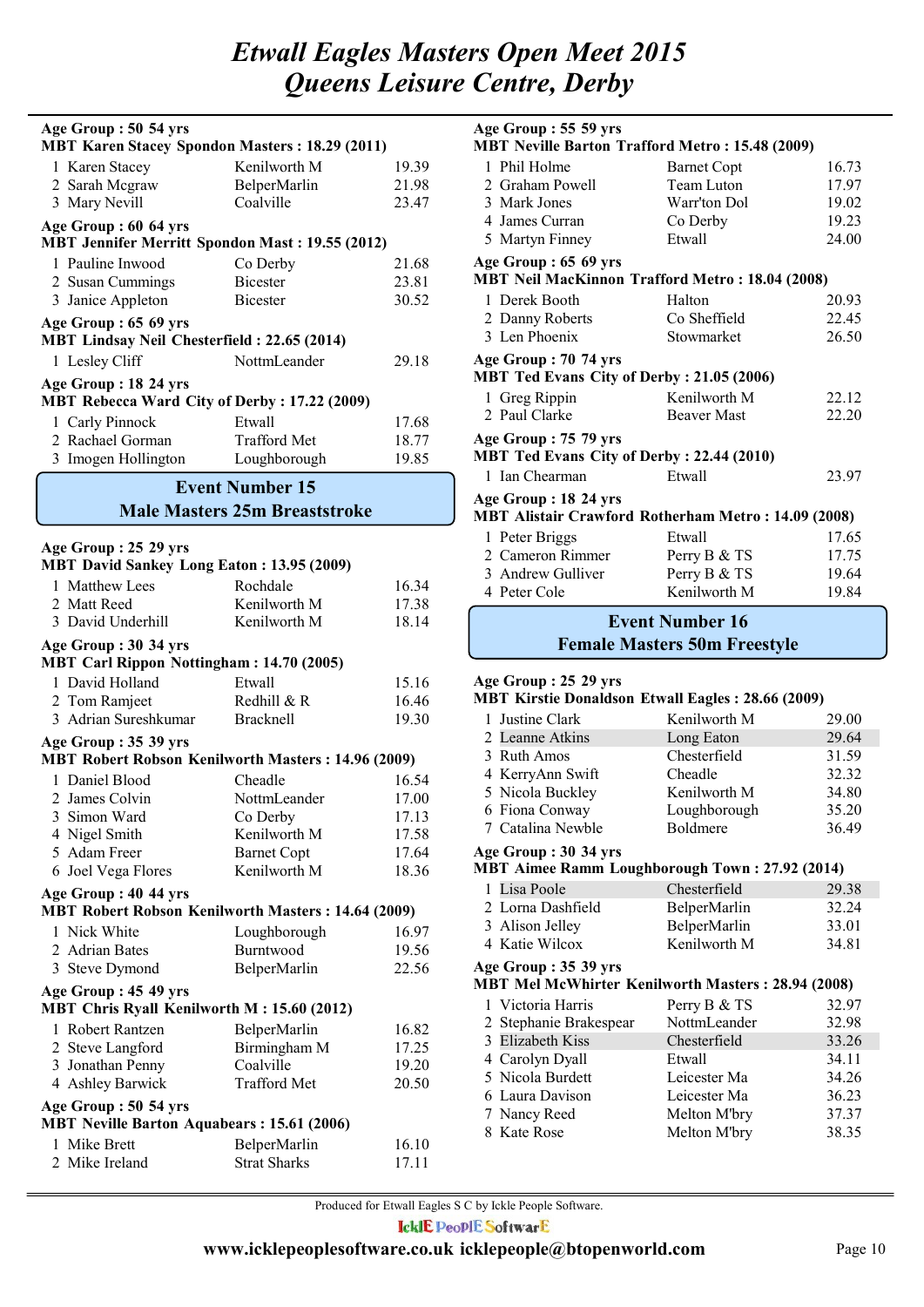| Age Group: 40 44 yrs<br><b>MBT Sarah Brandrick City of Derby: 29.66 (2009)</b> |                                    |                |  |  |
|--------------------------------------------------------------------------------|------------------------------------|----------------|--|--|
| 1 Helen Rolle                                                                  | Etwall                             | 30.44          |  |  |
| 2 Liz Wright                                                                   | Chesterfield                       | 30.75          |  |  |
| 3 Jacqui Mann                                                                  | Etwall                             | 31.72          |  |  |
| 4 Jill Groves                                                                  | Kenilworth M                       | 32.15          |  |  |
| 5 Sophie Matthews                                                              | Kenilworth M                       | 32.17          |  |  |
| 6 Sue Geill                                                                    | Kenilworth M                       | 33.34          |  |  |
| 7 Julie Hulbert                                                                | Cheadle                            | 33.71          |  |  |
| 8 Lorraine Sharpe                                                              | Coalville                          | 35.87          |  |  |
| 9 Cathy Bell                                                                   | Cheadle                            | 37.25          |  |  |
| 10 Jemma Harrison                                                              | Coalville                          | 39.41          |  |  |
| 11 Helen Atton                                                                 | Leicester Ma                       |                |  |  |
| Age Group: 45 49 yrs                                                           |                                    | 41.86          |  |  |
| <b>MBT Suzanne Linton Kenilworth Masters: 30.21 (2008)</b>                     |                                    |                |  |  |
| 1 Bryony Wilkes                                                                | Loughborough                       | 32.26          |  |  |
| 2 Angela Guilfoyle                                                             | Ilkeston                           | 32.98          |  |  |
| 3 Ali Skirvin                                                                  | <b>Strat Sharks</b>                | 33.62          |  |  |
| 4 Rachel Joyce                                                                 | Etwall                             | 33.78          |  |  |
| 5 Rachael Knight                                                               | CarltonForum                       | 33.79          |  |  |
| 6 Claire Palfrey                                                               | Loughborough                       | 35.82          |  |  |
| 7 Sarah Pagan                                                                  | Kenilworth M                       | 36.04          |  |  |
| 8 Maxine Robbins                                                               | NottmLeander                       | 38.30          |  |  |
| 9 Marie Cowie                                                                  | Etwall                             | 38.52          |  |  |
| Age Group: 50 54 yrs                                                           |                                    |                |  |  |
| <b>MBT Lindsey Gowland Wolverhampton: 30.36 (2007)</b>                         |                                    |                |  |  |
| 1 Allie Price                                                                  | <b>Cardiff Mast</b>                | 31.82          |  |  |
| 2 Karen Stacey                                                                 | Kenilworth M                       | 32.72          |  |  |
| 3 Elaine Seager                                                                | Loughborough                       | 34.45          |  |  |
| 4 Maggi Tuck                                                                   | Long Eaton                         | 34.69          |  |  |
| 5 Sarah Mcgraw                                                                 | BelperMarlin                       | 39.82          |  |  |
| Age Group: 55 59 yrs                                                           |                                    |                |  |  |
| <b>MBT Lindsey Gowland Etwall Eagles: 31.18 (2012)</b>                         |                                    |                |  |  |
| 1 Glenda Mayes                                                                 | Team Luton                         | 40.37          |  |  |
| 2 Julie Phillips                                                               | Long Eaton                         | 44.17          |  |  |
| Age Group: 60 64 yrs<br><b>MBT Rachel Barton Trafford Metro: 31.68 (2009)</b>  |                                    |                |  |  |
| 1 Jennifer Merritt                                                             |                                    |                |  |  |
| 2 Valerie Thorp                                                                | Spondon Mast<br>Co Derby           | 36.80<br>37.53 |  |  |
| 3 Alison Wilson                                                                |                                    |                |  |  |
|                                                                                | Shrewsbury                         | 40.41          |  |  |
| 4 Susan Cummings                                                               | <b>Bicester</b><br><b>Bicester</b> | 43.53          |  |  |
| 5 Janice Appleton                                                              |                                    | 52.88          |  |  |
| Age Group: 65 69 yrs<br>MBT Brenda Hallard Kenilworth Masters: 43.32 (2006)    |                                    |                |  |  |
| 1 Mary Holland                                                                 | Long Eaton                         | 39.27          |  |  |
| <b>New Meet Best Time</b>                                                      |                                    |                |  |  |
| 2 Lesley Cliff                                                                 | NottmLeander                       | 46.07          |  |  |
| Age Group: 18 24 yrs                                                           |                                    |                |  |  |
| MBT Rebecca Ward City of Derby: 28.12 (2009)                                   |                                    |                |  |  |
| 1 Anna Sharpe                                                                  | Coalville                          | 31.08          |  |  |
| 2 Katie Woodcock                                                               | Wetherby                           | 31.88          |  |  |
| 3 Carly Pinnock                                                                | Etwall                             | 33.28          |  |  |
| 4 Imogen Hollington                                                            | Loughborough                       | 36.12          |  |  |

|    | <b>Event Number 17</b><br><b>Male Masters 50m Freestyle</b>                  |                    |       |  |
|----|------------------------------------------------------------------------------|--------------------|-------|--|
|    | Age Group : 25 29 yrs                                                        |                    |       |  |
|    | <b>MBT David Holmes Doncaster Dartes: 23.62 (2009)</b>                       |                    |       |  |
|    | 1 Daniel Smith                                                               | Boldmere           | 25.64 |  |
|    | 2 Christopher Howe                                                           | Co Derby           | 26.16 |  |
|    | 3 Jack Chambers                                                              | Chesterfield       | 26.50 |  |
|    | 4 Matt Reed                                                                  | Kenilworth M       | 26.78 |  |
|    | 5 Daniel Clarke                                                              | Coalville          | 26.83 |  |
|    | 6 Matthew Lees                                                               | Rochdale           | 27.60 |  |
|    | 7 Joe Scurrah                                                                | Co Derby           | 28.13 |  |
|    | 8 Carl Machin                                                                | Cheadle            | 28.58 |  |
|    | 9 Ian Wells                                                                  | Knighton Fld       | 28.64 |  |
|    | 10 David Underhill                                                           | Kenilworth M       | 29.50 |  |
|    | 11 Michael Dakin                                                             | Long Eaton         | 30.38 |  |
|    | Age Group: 30 34 yrs                                                         |                    |       |  |
|    | MBT David Holland Etwall: 26.04 (2012)                                       |                    |       |  |
|    | 1 Andrew Hagues                                                              | Co Oxford          | 26.46 |  |
|    | 2 Chris Marsh                                                                | Co Oxford          | 26.81 |  |
|    | 3 Charlie Wheadon                                                            | Perry B & TS       | 28.02 |  |
|    | 4 Yury Bocharnikov                                                           | Co Derby           | 29.14 |  |
|    | 5 Graham Aspinall                                                            | NottmLeander       | 29.32 |  |
|    | 6 Tom Ramjeet                                                                | Redhill & R        | 29.80 |  |
|    | 7 Adrian Sureshkumar                                                         | <b>Bracknell</b>   | 30.34 |  |
|    | Age Group: 35 39 yrs                                                         |                    |       |  |
|    | MBT Ben Harkin Chesterfield: 24.49 (2013)                                    |                    |       |  |
|    | 1 James Patterson                                                            | NottmLeander       | 26.45 |  |
|    | 2 Simon Ward                                                                 | Co Derby           | 28.62 |  |
|    | 2 Sam Winter                                                                 | Knighton Fld       | 28.62 |  |
|    | 4 Michael Carse                                                              | <b>Barnet Copt</b> | 30.69 |  |
|    | 5 Nigel Smith                                                                | Kenilworth M       | 31.00 |  |
|    | 6 Joel Vega Flores                                                           | Kenilworth M       | 31.06 |  |
|    | 7 Mark Handley                                                               | NottmLeander       | 33.01 |  |
|    | Age Group: 40 44 yrs                                                         |                    |       |  |
|    | <b>MBT Marcel Scholten Modernians: 25.45 (2006)</b>                          |                    |       |  |
|    | 1 Michael Kerslake                                                           | CarltonForum       | 26.60 |  |
|    | 2 Phil Brown                                                                 | Cheadle            | 27.70 |  |
|    | 3 Chris Rolle                                                                | Etwall             | 28.32 |  |
|    | 4 Nick White                                                                 | Loughborough       | 31.24 |  |
|    | 5 Steven Vickers                                                             | CarltonForum       | 32.13 |  |
|    | 6 Gavin Brookes                                                              | BelperMarlin       | 33.98 |  |
|    | 7 Steve Dymond                                                               | BelperMarlin       | 34.81 |  |
|    |                                                                              |                    |       |  |
|    | Age Group: 45 49 yrs<br><b>MBT Alec Johnson Trafford Metro: 26.63 (2008)</b> |                    |       |  |
| 1. | Simon Edwards                                                                | CarltonForum       | 27.72 |  |
|    | 2 Kieron Harrison                                                            | Loughborough       | 27.73 |  |
|    | 3 Garry Vickers                                                              | Etwall             | 27.78 |  |
|    | 4 Guy Whiting                                                                | NottmLeander       | 29.14 |  |
|    | 5 Marc Edwards                                                               | CarltonForum       | 30.03 |  |
|    | 6 Dave Bailey                                                                | Co Derby           | 30.89 |  |
|    | 7 Jonathan Penny                                                             | Coalville          | 31.67 |  |
|    | 8 Alex Gage                                                                  | Chesterfield       | 32.25 |  |
|    | 9 Andrew Herbert                                                             | Kenilworth M       | 37.34 |  |

10 Ashley Barwick Trafford Met 41.02

Produced for Etwall Eagles S C by Ickle People Software.

**IcklE PeoplE SoftwarE**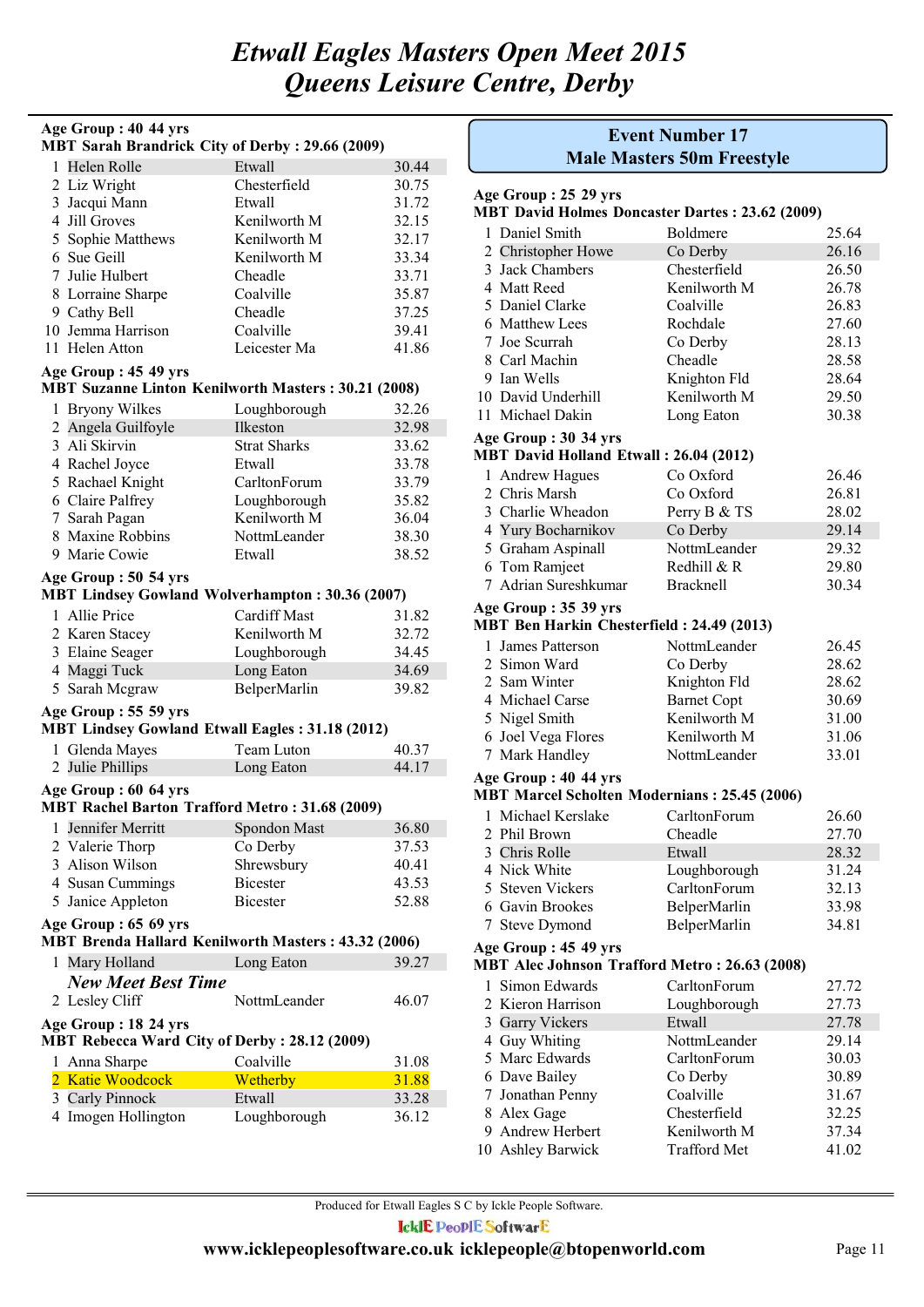| Age Group: 50 54 yrs                                                              |                                      |         |  |  |
|-----------------------------------------------------------------------------------|--------------------------------------|---------|--|--|
| <b>MBT Alan Jones Trafford Metro: 27.96 (2008)</b>                                |                                      |         |  |  |
| 1 Mike Ireland                                                                    | <b>Strat Sharks</b>                  | 28.54   |  |  |
| 2 Paul Shrimpling                                                                 | BelperMarlin                         | 32.49   |  |  |
| 3 Julian Bassett                                                                  | Etwall                               | 32.58   |  |  |
| 4 Peter Purdy                                                                     | Boldmere                             | 39.28   |  |  |
| Age Group: 55 59 yrs<br><b>MBT Neville Barton Trafford Metro: 28.10 (2009)</b>    |                                      |         |  |  |
| 1 David Bradford                                                                  | Chesterfield                         | 29.60   |  |  |
| 2 Robert Woodcock                                                                 | Wetherby                             | 30.65   |  |  |
| 3 Charles Hillyer                                                                 | Leicester Ma                         | 31.27   |  |  |
| 4 Mark Jones                                                                      | Warr'ton Dol                         | 31.72   |  |  |
| 5 Martyn Finney                                                                   | Etwall                               | 32.18   |  |  |
| 6 Alastair Gibb                                                                   | Team Luton                           | 32.22   |  |  |
| 7 Mark Shipston                                                                   | NottmLeander                         | 33.53   |  |  |
| Age Group: 60 64 yrs                                                              |                                      |         |  |  |
| MBT Derek Booth Halton: 30.65 (2009)                                              |                                      |         |  |  |
| 1 Colin Mayes                                                                     | Team Luton                           | 32.47   |  |  |
| 2 Dave Thorp                                                                      | Co Derby                             | 32.75   |  |  |
| Age Group: 65 69 yrs                                                              |                                      |         |  |  |
| <b>MBT Neil MacKinnon Trafford Metro: 29.45 (2009)</b>                            |                                      |         |  |  |
| 1 James Corbett                                                                   | BelperMarlin                         | 32.93   |  |  |
| 2 Chris Thorp                                                                     | Etwall                               | 33.48   |  |  |
| 3 Derek Booth                                                                     | Halton                               | 33.61   |  |  |
| 4 Danny Roberts                                                                   | Co Sheffield                         | 35.72   |  |  |
| 5 Len Phoenix                                                                     | Stowmarket                           | 43.33   |  |  |
| Age Group: 70 74 yrs<br><b>MBT Arthur Lowe Kenilworth Masters: 33.29 (2007)</b>   |                                      |         |  |  |
| 1 Greg Rippin                                                                     | Kenilworth M                         | 40.80   |  |  |
| Age Group: 75 79 yrs                                                              |                                      |         |  |  |
| MBT Ted Evans City of Derby: 36.40 (2011)                                         |                                      |         |  |  |
| Ian Chearman<br>1                                                                 | Etwall                               | 46.14   |  |  |
| Age Group: 18 24 yrs                                                              |                                      |         |  |  |
| MBT Alistair Crawford Rotherham Metro: 24.30 (2008)                               |                                      |         |  |  |
| 1 Jonathon Higham                                                                 | NottmLeander                         | 25.41   |  |  |
| 2 Jamie Keyte                                                                     | Perry B & TS                         | 26.60   |  |  |
| 3 Joel Hudson                                                                     | Chesterfield                         | 27.96   |  |  |
| 4 Cameron Rimmer                                                                  | Perry B & TS                         | 29.08   |  |  |
| 5 Peter Briggs                                                                    | Etwall                               | 29.29   |  |  |
| 6 Joe Bassett                                                                     | Etwall                               | 29.87   |  |  |
| 7 Matthew Machin                                                                  | Cheadle                              | 31.16   |  |  |
| 8 Andrew Gulliver                                                                 | Perry B & TS                         | 31.34   |  |  |
| 9 Peter Cole                                                                      | Kenilworth M                         | 32.50   |  |  |
|                                                                                   | <b>Event Number 18</b>               |         |  |  |
|                                                                                   | <b>Mixed Masters 100m Backstroke</b> |         |  |  |
|                                                                                   |                                      |         |  |  |
| Female                                                                            |                                      |         |  |  |
| Age Group: 25 29 yrs                                                              |                                      |         |  |  |
| <b>MBT Katie Loker Calverton Bingham: 1 09.37 (2011)</b>                          |                                      |         |  |  |
| 1 Justine Clark                                                                   | Kenilworth M                         | 1 13.31 |  |  |
| Age Group: 30 34 yrs<br><b>MBT Steph Brakespear Nottm Leander: 1.12.86 (2008)</b> |                                      |         |  |  |
| 1 Katie Loker                                                                     |                                      | 1 13.68 |  |  |
| Lorna Dashfield<br>2                                                              | Calv Bing<br>BelperMarlin            | 1 19.65 |  |  |

3 Alison Jelley BelperMarlin 1 21.56

| Age Group: 35 39 yrs<br>MBT Jill Groves Kenilworth Masters: 1 14.62 (2011)                                     |                               |                    |  |  |
|----------------------------------------------------------------------------------------------------------------|-------------------------------|--------------------|--|--|
| 1 Elizabeth Kiss                                                                                               | Chesterfield                  | 1 2 2.41           |  |  |
| 2 Nicola Burdett                                                                                               | Leicester Ma                  | 1 27.83            |  |  |
| Age Group: 40 44 yrs<br>MBT Jill Groves Kenilworth Masters: 1 16.56 (2014)                                     |                               |                    |  |  |
| 1 Jill Groves                                                                                                  | Kenilworth M                  | 1 18.56            |  |  |
| 2 Sophie Matthews                                                                                              | Kenilworth M                  | 1 26.19            |  |  |
| Age Group: 45 49 yrs<br><b>MBT Berenice Wilson Spondon Masters: 1.17.01 (2007)</b>                             |                               |                    |  |  |
| 1 Nina Williams                                                                                                | <b>East Leeds</b>             | $124.86*$          |  |  |
| Age Group: 50 54 yrs<br>MBT Ruth Lowe Etwall Eagles: 1.23.51 (2007)                                            |                               |                    |  |  |
| 1 Elaine Seager                                                                                                | Loughborough                  | 1 26.63            |  |  |
|                                                                                                                | *** Swimmers Disqualified *** |                    |  |  |
| 0 Karen Stacey<br>5.2Did not touch wall at the turn or finish                                                  | Kenilworth M                  |                    |  |  |
| Age Group: 60 64 yrs<br>MBT Pauline Inwood Co Derby: 1.32.60 (2012)                                            |                               |                    |  |  |
| 1 Pauline Inwood                                                                                               | Co Derby                      | 1 38.83            |  |  |
| 2 Alison Wilson                                                                                                | Shrewsbury                    | 141.06             |  |  |
| 3 Susan Cummings                                                                                               | <b>Bicester</b>               | 144.35             |  |  |
| 4 Elsa Stewart                                                                                                 | <b>Cardiff Mast</b>           | 149.58             |  |  |
| 5 Janice Appleton                                                                                              | <b>Bicester</b>               | 2 14.75            |  |  |
| Age Group: 65 69 yrs                                                                                           |                               |                    |  |  |
| MBT Brenda Hallard Kenilworth Masters: 1.44.79 (2006)                                                          |                               |                    |  |  |
| *** Swimmers Disqualified ***<br>NottmLeander<br>0 Lesley Cliff<br>5.2Did not touch wall at the turn or finish |                               |                    |  |  |
|                                                                                                                |                               |                    |  |  |
| Age Group: 18 24 yrs<br><b>MBT Terianne Sutton Melton Mowbray: 1.12.22 (2008)</b>                              |                               |                    |  |  |
| 1 Rachael Gorman                                                                                               | <b>Trafford Met</b>           | 1 17.45            |  |  |
| 2 Katie Woodcock                                                                                               | Wetherby                      | 1 18.30            |  |  |
| 3 KellyAnn Hutchinson                                                                                          | Etwall                        | 1 24.76            |  |  |
| <b>Male</b>                                                                                                    |                               |                    |  |  |
| Age Group: 25 29 yrs<br><b>MBT David Holmes Doncaster Dartes: 1.01.56 (2009)</b>                               |                               |                    |  |  |
| 1 Jack Chambers                                                                                                | Chesterfield                  | 1 07.73            |  |  |
| 2 Daniel Smith                                                                                                 | <b>Boldmere</b>               | 1 08.69            |  |  |
| 3 Tomas Stewart                                                                                                | <b>Cardiff Mast</b>           | 1 18.28            |  |  |
| 4 David Underhill                                                                                              | Kenilworth M                  | 1 19.30            |  |  |
| 5 Claemey Boutry<br>Age Group: 30 34 yrs                                                                       | Co Derby                      | 1 23.06            |  |  |
| <b>MBT David Holland Etwall Eagles: 1 02.52 (2014)</b>                                                         |                               |                    |  |  |
| 1 David Holland                                                                                                | Etwall                        | 1 02.55            |  |  |
| Age Group: 35 39 yrs<br>MBT John Smith Kenilworth Masters: 1 08.56 (2013)                                      |                               |                    |  |  |
| 1 Nigel Smith                                                                                                  | Kenilworth M                  | 1 17.87            |  |  |
| 2 Joel Vega Flores                                                                                             | Kenilworth M                  | 1 26.58            |  |  |
| Age Group: 40 44 yrs<br><b>MBT Richard Searle Stroud: 1.09.36 (2008)</b>                                       |                               |                    |  |  |
| 1 Michael Kerslake                                                                                             | CarltonForum                  |                    |  |  |
| <b>New Meet Best Time</b><br>2 Justin Palfrey                                                                  | Loughborough                  | 1 02.90<br>1 16.30 |  |  |

Produced for Etwall Eagles S C by Ickle People Software.

**IckIE PeoplE SoftwarE**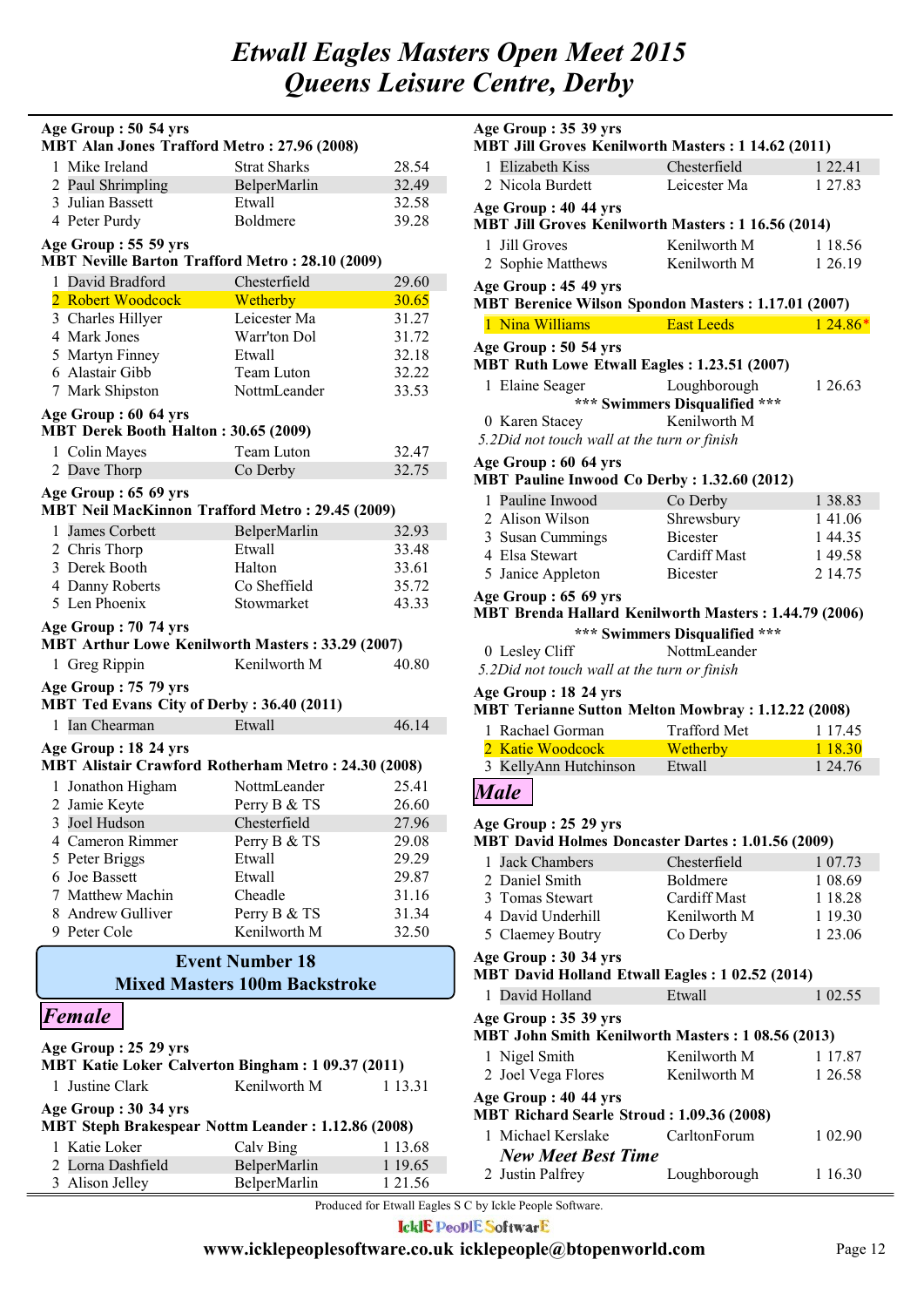| Age Group: 45 49 yrs<br>MBT Alec Johnson Trafford Metro: 1.07.47 (2009)             |                                     |           |  |
|-------------------------------------------------------------------------------------|-------------------------------------|-----------|--|
| 1 Paul Clemence                                                                     | <b>East Leeds</b>                   | $106.13*$ |  |
| <b>New Meet Best Time</b>                                                           |                                     |           |  |
| 2 Steve Langford                                                                    | Birmingham M                        | 1 12.07   |  |
|                                                                                     |                                     |           |  |
| Age Group: 50 54 yrs<br><b>MBT Steve Burcham Kenilworth Masters: 1.08.26 (2007)</b> |                                     |           |  |
| 1 Steve Crane                                                                       | Coalville                           | 1 10.47   |  |
| 2 Mike Ireland                                                                      | <b>Strat Sharks</b>                 | 1 13.69   |  |
| 3 Steve Conway                                                                      | Loughborough                        | 1 14.77   |  |
| 4 Colin Robbins                                                                     | NottmLeander                        | 1 18.43   |  |
| 5 Mark Partridge                                                                    | <b>Stroud Mast</b>                  | 1 21.62   |  |
| 6 Alan Marsh                                                                        | Chesterfield                        | 1 23.51   |  |
| Age Group: 55 59 yrs<br>MBT Trevor Clark Kenilworth Masters: 1.14.84 (2009)         |                                     |           |  |
| 1 Robert Woodcock                                                                   | Wetherby                            | $117.40*$ |  |
| 2 Mark Jones                                                                        | Warr'ton Dol                        | 1 20.57   |  |
| 3 Alastair Gibb                                                                     | Team Luton                          | 1 21.42   |  |
| Age Group: 65 69 yrs                                                                |                                     |           |  |
| MBT Neil MacKinnon Trafford Metro: 1.25.78 (2008)                                   |                                     |           |  |
| 1 Chris Thorp                                                                       | Etwall                              | 1 3 6 4 9 |  |
| 2 Len Phoenix                                                                       | Stowmarket                          | 146.08    |  |
| Age Group: 70 74 yrs<br>MBT Arthur Lowe Kenilworth Masters: 1.29.31 (2007)          |                                     |           |  |
| 1 Greg Rippin                                                                       | Kenilworth M                        | 151.78    |  |
| Age Group: 18 24 yrs                                                                |                                     |           |  |
| MBT Steve Millican Rotherham Metro: 1.01.85 (2009)                                  |                                     |           |  |
| 1 Joel Hudson                                                                       | Chesterfield                        | 1 14.33   |  |
| 2 Cameron Rimmer                                                                    | Perry B & TS                        | 1 15.23   |  |
|                                                                                     | <b>Event Number 19</b>              |           |  |
|                                                                                     | <b>Female Masters 25m Butterfly</b> |           |  |
| Age Group: 25 29 yrs                                                                |                                     |           |  |
| <b>MBT Lucy LloydRoach Trafford Metro: 14.04 (2009)</b>                             |                                     |           |  |
| 1 Justine Clark                                                                     | Kenilworth M                        | 14.50     |  |
| 2 Fiona Conway                                                                      | Loughborough                        | 18.39     |  |
| 3 Charlotte Howard                                                                  | Etwall                              | 18.93     |  |
| 4 Catalina Newble                                                                   | Boldmere                            | 19.31     |  |
| Age Group: 30 34 yrs<br><b>MBT Aimee Ramm Loughborough Town: 13.37 (2014)</b>       |                                     |           |  |
| 1 Katie Loker                                                                       | Calv Bing                           | 15.41     |  |
| 2 Katie Wilcox                                                                      | Kenilworth M                        | 16.58     |  |
| Age Group: 35 39 yrs<br><b>MBT Jill Groves Kenilworth Masters: 14.69 (2013)</b>     |                                     |           |  |
| 1 Stephanie Brakespear                                                              | NottmLeander                        | 16.41     |  |
| 2 Carolyn Dyall                                                                     | Etwall                              | 18.69     |  |
| Age Group: 40 44 yrs<br>MBT Mel McWhirter Kenilworth Masters: 14.69 (2013)          |                                     |           |  |
| 1 Jill Groves                                                                       | Kenilworth M                        | 16.22     |  |
| 2 Julie Hulbert                                                                     | Cheadle                             | 17.00     |  |
| 3 Sophie Matthews                                                                   | Kenilworth M                        | 17.43     |  |
| 4 Sue Geill                                                                         | Kenilworth M                        | 18.13     |  |
| 5 Helen Atton                                                                       | Leicester Ma                        | 22.66     |  |

| Age Group: 45 49 yrs<br><b>MBT Suzanne Linton Kenilworth Masters: 15.29 (2008)</b> |                     |       |  |  |
|------------------------------------------------------------------------------------|---------------------|-------|--|--|
|                                                                                    |                     |       |  |  |
| 1 Bryony Wilkes                                                                    | Loughborough        | 16.61 |  |  |
| 2 Rachael Knight                                                                   | CarltonForum        | 17.76 |  |  |
| Age Group: 50 54 yrs<br><b>MBT Lindsey Gowland Etwall Eagles: 14.84 (2011)</b>     |                     |       |  |  |
| 1 Karen Stacey                                                                     | Kenilworth M        | 16.05 |  |  |
| 2 Sarah Mcgraw                                                                     | BelperMarlin        | 21.67 |  |  |
|                                                                                    |                     |       |  |  |
| Age Group: 55 59 yrs                                                               |                     |       |  |  |
| <b>MBT Lindsey Gowland Etwall Eagles: 14.94 (2014)</b>                             |                     |       |  |  |
| 1 Julie Phillips                                                                   | Long Eaton          | 21.13 |  |  |
| Age Group: 60 64 yrs                                                               |                     |       |  |  |
| <b>MBT Rachel Barton Trafford Metro: 15.98 (2008)</b>                              |                     |       |  |  |
| 1 Pauline Inwood                                                                   | Co Derby            | 22.86 |  |  |
| Age Group: 65 69 yrs                                                               |                     |       |  |  |
| <b>MBT Lindsay Neil Chesterfield: 21.10 (2014)</b>                                 |                     |       |  |  |
| 1 Mary Holland                                                                     | Long Eaton          | 20.21 |  |  |
| <b>New Meet Best Time</b>                                                          |                     |       |  |  |
| 2 Lesley Cliff                                                                     | NottmLeander        | 35.86 |  |  |
| Age Group: 18 24 yrs                                                               |                     |       |  |  |
| <b>MBT Jannine Ancian City of Coventry: 13.33 (2010)</b>                           |                     |       |  |  |
| 1 Rachael Gorman                                                                   | <b>Trafford Met</b> | 15.80 |  |  |
| 2 Imogen Hollington                                                                | Loughborough        | 16.77 |  |  |
| 3 KellyAnn Hutchinson                                                              | Etwall              | 18.00 |  |  |
|                                                                                    |                     |       |  |  |
| <b>Event Number 20</b>                                                             |                     |       |  |  |

### **Male Masters 25m Butterfly**

| Age Group: 25 29 yrs                              |                                                          |       |
|---------------------------------------------------|----------------------------------------------------------|-------|
|                                                   | <b>MBT David Holmes Doncaster Dartes: 11.56 (2009)</b>   |       |
| 1 Matthew Lees                                    | Rochdale                                                 | 13.37 |
| 2 Carl Machin                                     | Cheadle                                                  | 13.77 |
| 3 David Underhill                                 | Kenilworth M                                             | 14.82 |
| Age Group: 30 34 yrs                              |                                                          |       |
|                                                   | <b>MBT Stuart Hamer Lincoln Vulcans: 12.03 (2007)</b>    |       |
| 1 David Holland                                   | Etwall                                                   | 12.89 |
| Age Group: 35 39 yrs                              |                                                          |       |
| <b>MBT Ben Harkin Chesterfield: 12.30 (2013)</b>  |                                                          |       |
| 1 Carl Shaw                                       | NottmLeander                                             | 12.40 |
| 2 James Patterson                                 | NottmLeander                                             | 13.72 |
| 3 James Colvin                                    | NottmLeander                                             | 14.45 |
| 4 Nigel Smith                                     | Kenilworth M                                             | 14.70 |
| 5 Joel Vega Flores                                | Kenilworth M                                             | 15.78 |
| Age Group: 40 44 yrs                              |                                                          |       |
|                                                   | <b>MBT Nils Ruldolph Rostock (Germany): 12.29 (2006)</b> |       |
| 1 Chris Rolle                                     | Etwall                                                   | 15.22 |
| 2 Steve Dymond                                    | BelperMarlin                                             | 16.53 |
| Age Group: 45 49 yrs                              |                                                          |       |
| <b>MBT Steve Goodall Rykneld SP: 13.22 (2011)</b> |                                                          |       |
| 1 Paul Clemence                                   | <b>East Leeds</b>                                        | 12.39 |
| <b>New Meet Best Time</b>                         |                                                          |       |
| 2 Robert Rantzen                                  | BelperMarlin                                             | 14.14 |
| 2. Ianathan Danny Coolyilla                       |                                                          | 1500  |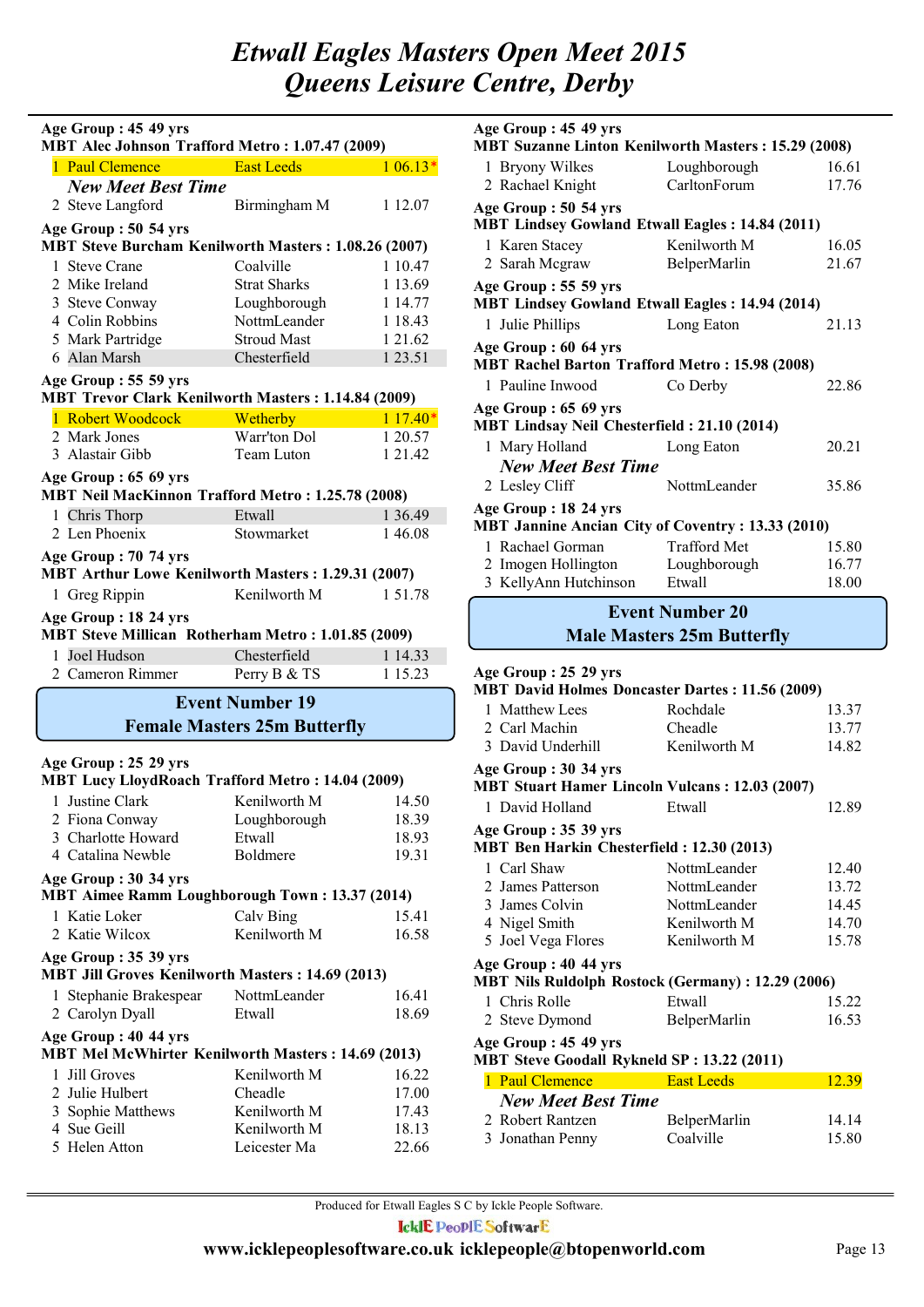| Age Group: 50 54 yrs<br><b>MBT Andrew Burnes Long Eaton: 13.51 (2011)</b>    |                                        |       |  |  |
|------------------------------------------------------------------------------|----------------------------------------|-------|--|--|
| 1 Mike Brett                                                                 | BelperMarlin                           | 13.91 |  |  |
| 2 Mike Ireland                                                               | <b>Strat Sharks</b>                    | 14.69 |  |  |
| 3 Julian Bassett                                                             | Etwall                                 | 16.78 |  |  |
|                                                                              |                                        |       |  |  |
| Age Group: 55 59 yrs<br><b>MBT Andrew Burnes Long Eaton: 13.75 (2014)</b>    |                                        |       |  |  |
| 1 Graham Powell                                                              | Team Luton                             | 14.84 |  |  |
| 2 Charles Hillyer                                                            | Leicester Ma                           | 15.18 |  |  |
| 3 Martyn Finney                                                              | Etwall                                 | 15.34 |  |  |
| 4 Mark Shipston                                                              | NottmLeander                           | 15.75 |  |  |
| 5 Mark Jones                                                                 | Warr'ton Dol                           | 16.64 |  |  |
| 6 James Curran                                                               | Co Derby                               | 17.98 |  |  |
| Age Group: 65 69 yrs                                                         |                                        |       |  |  |
| <b>MBT Garfield Thomas Bridgend: 16.48 (2007)</b>                            |                                        |       |  |  |
| 1 James Corbett                                                              | BelperMarlin                           | 17.01 |  |  |
| 2 Geraint Griffiths                                                          | Leicester Ma                           | 19.50 |  |  |
| 3 Danny Roberts                                                              | Co Sheffield                           | 20.63 |  |  |
| 4 Len Phoenix                                                                | Stowmarket                             | 22.21 |  |  |
| Age Group: 70 74 yrs                                                         |                                        |       |  |  |
| MBT Arthur Lowe Kenilworth Masters: 17.67 (2007)                             |                                        |       |  |  |
| 1 Greg Rippin                                                                | Kenilworth M                           | 23.29 |  |  |
| 2 Paul Clarke                                                                | <b>Beaver Mast</b>                     | 23.76 |  |  |
| Age Group: 18 24 yrs                                                         |                                        |       |  |  |
| MBT Alistair Crawford Rotherham Metro: 11.90 (2008)                          |                                        |       |  |  |
| 1 Joe Bassett                                                                | Etwall                                 | 14.85 |  |  |
| 2 Andrew Gulliver                                                            | Perry B & TS                           | 14.90 |  |  |
| 3 Cameron Rimmer                                                             | Perry B & TS                           | 15.08 |  |  |
| 4 Peter Cole                                                                 | Kenilworth M                           | 15.35 |  |  |
| 5 Peter Briggs                                                               | Etwall                                 | 15.74 |  |  |
|                                                                              | <b>Event Number 21</b>                 |       |  |  |
|                                                                              | <b>Female Masters 50m Breaststroke</b> |       |  |  |
|                                                                              |                                        |       |  |  |
| Age Group: 25 29 yrs                                                         |                                        |       |  |  |
| <b>MBT Laura Sims Dove Valley : 37.29 (2005)</b>                             |                                        |       |  |  |
| 1 Justine Clark                                                              | Kenilworth M                           | 37.39 |  |  |
| 2 Nicola Buckley<br>3 Charlotte Howard                                       | Kenilworth M                           | 46.58 |  |  |
|                                                                              | Etwall                                 | 50.09 |  |  |
| Age Group: 30 34 yrs<br>MBT Clare Wilkinson Kenilworth Masters: 36.90 (2010) |                                        |       |  |  |
| 1 Lisa Poole                                                                 | Chesterfield                           | 36.74 |  |  |
| <b>New Meet Best Time</b>                                                    |                                        |       |  |  |
| 2 Christine Anglesea                                                         | Co Derby                               | 38.70 |  |  |
| 3 Katie Loker                                                                | Calv Bing                              | 39.36 |  |  |
| 4 Alison Jelley                                                              | BelperMarlin                           | 43.17 |  |  |
|                                                                              | *** Swimmers Disqualified ***          |       |  |  |
| 0 Katie Wilcox                                                               | Kenilworth M                           |       |  |  |
| Start before starting signal                                                 |                                        |       |  |  |
| Age Group: 35 39 yrs                                                         |                                        |       |  |  |
| <b>MBT Sharon Lock Melton Mowbray: 37.08 (2005)</b>                          |                                        |       |  |  |
| 1 Victoria Harris Perry R & TS                                               |                                        | 43 43 |  |  |

| 1 Victoria Harris                                                   | Perry B & TS | 43.43 |
|---------------------------------------------------------------------|--------------|-------|
| 2 Elizabeth Kiss                                                    | Chesterfield | 44 13 |
| Age Group : 40 44 yrs<br>MBT Sharon Lock Melton M'bry: 38.24 (2012) |              |       |
| 1 Helen Rolle                                                       | Etwall       | 39.09 |

| 2 Sophie Matthews                                                              | Kenilworth M                         | 42.92   |
|--------------------------------------------------------------------------------|--------------------------------------|---------|
| 3 Jill Groves                                                                  | Kenilworth M                         | 43.91   |
| 4 Julie Hulbert                                                                | Cheadle                              | 44.71   |
| 5 Cathy Bell                                                                   | Cheadle                              | 47.84   |
| 6 Lorraine Sharpe                                                              | Coalville                            | 48.37   |
| Age Group: 45 49 yrs                                                           |                                      |         |
| <b>MBT Sharon Lock Melton M'bry: 39.08 (2014)</b>                              |                                      |         |
| 1 Ali Skirvin                                                                  | <b>Strat Sharks</b>                  | 40.67   |
| 2 Bryony Wilkes                                                                | Loughborough                         | 42.86   |
| 3 Rachel Joyce                                                                 | Etwall                               | 46.53   |
| 4 Claire Palfrey                                                               | Loughborough                         | 49.02   |
| 5 Maxine Robbins                                                               | NottmLeander                         | 49.72   |
|                                                                                | *** Swimmers Disqualified ***        |         |
| 0 Marie Cowie                                                                  | Etwall                               |         |
|                                                                                |                                      |         |
| Age Group: 50 54 yrs<br><b>MBT Lindsay Gowland Etwall Eagles: 40.95 (2010)</b> |                                      |         |
|                                                                                |                                      |         |
| 1 Allie Price                                                                  | <b>Cardiff Mast</b>                  | 40.40   |
| <b>New Meet Best Time</b>                                                      |                                      |         |
| 2 Karen Stacey                                                                 | Kenilworth M                         | 42.36   |
| 3 Elaine Seager                                                                | Loughborough                         | 45.17   |
| 4 Maggi Tuck                                                                   | Long Eaton                           | 47.22   |
| 5 Sarah Mcgraw                                                                 | BelperMarlin                         | 49.15   |
| Age Group: 60 64 yrs                                                           |                                      |         |
| <b>MBT Jennifer Merritt Spondon Masters: 43.00 (2011)</b>                      |                                      |         |
| 1 Jennifer Merritt                                                             | Spondon Mast                         | 44.49   |
| 2 Pauline Inwood                                                               | Co Derby                             | 51.37   |
| 3 Susan Cummings                                                               | <b>Bicester</b>                      | 55.98   |
| 4 Janice Appleton                                                              | <b>Bicester</b>                      | 1 08.66 |
| Age Group: 18 24 yrs                                                           |                                      |         |
| MBT Christine Hawkrigg City of Derby: 37.12 (2005)                             |                                      |         |
| 1 Carly Pinnock                                                                | Etwall                               | 39.00   |
| 2 KellyAnn Hutchinson                                                          | Etwall                               | 43.00   |
| 3 Imogen Hollington                                                            | Loughborough                         | 46.67   |
|                                                                                |                                      |         |
|                                                                                | <b>Event Number 22</b>               |         |
|                                                                                | <b>Male Masters 50m Breaststroke</b> |         |
|                                                                                |                                      |         |
| Age Group: 25 29 yrs                                                           |                                      |         |
| <b>MBT David Sankey Long Eaton: 31.17 (2009)</b>                               |                                      |         |
| 1 Daniel Smith                                                                 | Boldmere                             | 32.05   |
| 2 Christopher Howe                                                             | Co Derby                             | 32.09   |
| 3 Ian Wells                                                                    | Knighton Fld                         | 37.36   |
| 4 David Underhill                                                              | Kenilworth M                         | 38.72   |
| Age Group: 30 34 yrs                                                           |                                      |         |
| <b>MBT Stuart Hamer Lincoln Vulcans: 30.67 (2007)</b>                          |                                      |         |
|                                                                                |                                      |         |
| 1 Yury Bocharnikov                                                             | Co Derby                             | 32.24   |
| 2 Graham Aspinall                                                              | NottmLeander                         | 36.02   |
| 3 Tom Ramjeet                                                                  | Redhill & R                          | 36.25   |
| 4 Chris Marsh                                                                  | Co Oxford                            | 36.47   |
| Age Group: 35 39 yrs                                                           |                                      |         |

#### **MBT Stuart Hamer Co Lincoln P : 31.63 (2011)**

| 1 James Colvin     | NottmLeander | 36.46 |
|--------------------|--------------|-------|
| 2 Daniel Blood     | Cheadle      | 37 23 |
| 3 Simon Ward       | Co Derby     | 3744  |
| 4 Nigel Smith      | Kenilworth M | 38.76 |
| 5 Joel Vega Flores | Kenilworth M | 41 78 |

Produced for Etwall Eagles S C by Ickle People Software.

**IcklE PeoplE SoftwarE**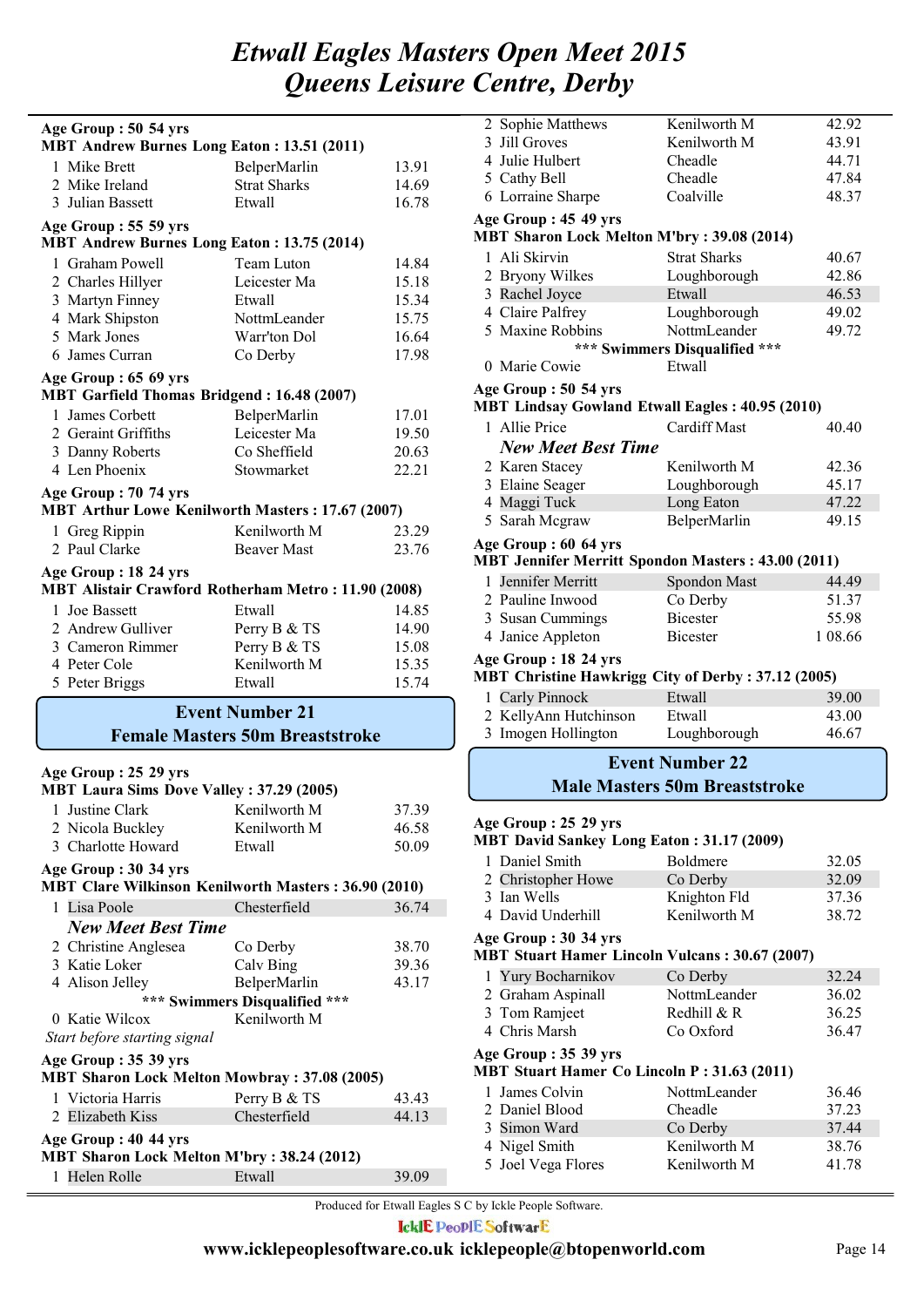| Age Group: 40 44 yrs<br><b>MBT Rob Robson Kenilworth Masters: 32.72 (2014)</b> |                     |       |
|--------------------------------------------------------------------------------|---------------------|-------|
| 1 Nick White                                                                   | Loughborough        | 37.08 |
| 2 Adrian Bates                                                                 | <b>Burntwood</b>    | 43.94 |
| Age Group: 45 49 yrs                                                           |                     |       |
| <b>MBT Mark Partridge Stroud Mast: 33.97 (2012)</b>                            |                     |       |
| 1 Garry Vickers                                                                | Etwall              | 35.99 |
| 2 Robert Rantzen                                                               | BelperMarlin        | 36.82 |
| 3 Simon Edwards                                                                | CarltonForum        | 37.68 |
| 4 Jonathan Penny                                                               | Coalville           | 43.84 |
| 5 Ashley Barwick                                                               | <b>Trafford Met</b> | 45.85 |
| Age Group: 50 54 yrs<br><b>MBT Neville Barton Aquabears: 34.10 (2006)</b>      |                     |       |
| 1 Mark Partridge                                                               | <b>Stroud Mast</b>  | 36.34 |
| 2 Steve Goodall                                                                | Chesterfield        | 38.25 |
| 3 Mike Ireland                                                                 | <b>Strat Sharks</b> | 38.76 |
| 4 Paul Shrimpling                                                              | BelperMarlin        | 42.30 |
| Age Group: 55 59 yrs                                                           |                     |       |
| <b>MBT Trevor Clark Kenilworth Masters: 37.69 (2009)</b>                       |                     |       |
| 1 Phil Holme                                                                   | <b>Barnet Copt</b>  | 37.85 |
| 2 David Bradford                                                               | Chesterfield        | 38.93 |
| 3 Mark Jones                                                                   | Warr'ton Dol        | 41.46 |
| 4 James Curran                                                                 | Co Derby            | 41.69 |
| 5 Mark Shipston                                                                | NottmLeander        | 45.45 |
| Age Group: 60 64 yrs<br><b>MBT Frank Stoney City of Coventry: 37.81 (2010)</b> |                     |       |
| 1 Colin Mayes                                                                  | Team Luton          | 39.91 |
| 2 Dave Thorp                                                                   | Co Derby            | 49.37 |
| Age Group: 65 69 yrs<br><b>MBT Neil Mackinnon Trafford Metro: 40.53 (2009)</b> |                     |       |
| 1 Chris Thorp                                                                  | Etwall              | 42.41 |
| 2 Danny Roberts                                                                | Co Sheffield        | 53.85 |
| 3 Len Phoenix                                                                  | Stowmarket          | 59.22 |
|                                                                                |                     |       |
| Age Group: 70 74 yrs<br><b>MBT Garfield Thomas Bridgend: 45.26 (2010)</b>      |                     |       |
| 1 Greg Rippin                                                                  | Kenilworth M        | 50.65 |
| 2 Paul Clarke                                                                  | <b>Beaver Mast</b>  | 51.67 |
| Age Group: 75 79 yrs<br>MBT Ted Evans City of Derby: 48.92 (2011)              |                     |       |
| 1 Ian Chearman                                                                 | Etwall              | 58.03 |
| Age Group : 18 24 yrs                                                          |                     |       |
| <b>MBT Ben Raybould Chesterfield: 32.20 (2012)</b>                             |                     |       |
| 1 Matthew Machin                                                               | Cheadle             | 37.47 |
| 2 Joel Hudson                                                                  | Chesterfield        | 38.12 |
| 3 Cameron Rimmer                                                               | Perry B & TS        | 38.74 |
| 4 Joe Bassett                                                                  | Etwall              | 39.21 |
| 5 Peter Briggs                                                                 | Etwall              | 41.44 |
| 6 Peter Cole                                                                   | Kenilworth M        | 44.68 |

| <b>Event Number 23</b>                                       |                                     |             |
|--------------------------------------------------------------|-------------------------------------|-------------|
|                                                              | <b>Mixed Masters 100m Freestyle</b> |             |
| <b>Female</b>                                                |                                     |             |
| Age Group: 25 29 yrs                                         |                                     |             |
| MBT Alice Lane Boldmere: 1 02.74 (2014)                      |                                     |             |
| 1 Justine Clark                                              | Kenilworth M                        | 1 04.18     |
| 2 Ruth Amos                                                  | Chesterfield                        | 1 09.70     |
| 3 KerryAnn Swift                                             | Cheadle                             | 1 12.04     |
| 4 Nicola Buckley                                             | Kenilworth M                        | 1 19.25     |
| 5 Catalina Newble                                            | <b>Boldmere</b>                     | 1 23.24     |
| Age Group: 35 39 yrs                                         |                                     |             |
| MBT Helen Sadler Trafford Metro: 1.02.32 (2008)              |                                     |             |
| 1 Nicola Burdett                                             | Leicester Ma                        | 1 15.23     |
| 2 Carolyn Dyall                                              | Etwall                              | 1 19.94     |
| 3 Laura Davison                                              | Leicester Ma                        | 1 22.80     |
| Age Group: 40 44 yrs                                         |                                     |             |
| <b>MBT Sarah Brandrick City of Derby: 1.03.72 (2009)</b>     |                                     |             |
| 1 Melanie Chapman                                            | <b>UEA Norwich</b>                  | 1 1 1 1 1 7 |
| 2 Jill Groves                                                | Kenilworth M                        | 1 12.27     |
| 3 Sophie Matthews                                            | Kenilworth M                        | 1 13.05     |
| Age Group: 45 49 yrs                                         |                                     |             |
| <b>MBT Suzanne Linton Kenilworth Masters: 1.05.52 (2008)</b> |                                     |             |
| 1 Angela Guilfoyle                                           | Ilkeston                            | 1 10.61     |
| 2 Claire Palfrey                                             | Loughborough                        | 1 17.54     |
| 3 Sarah Pagan                                                | Kenilworth M                        | 1 19.68     |
| 4 Marie Cowie                                                | Etwall                              | 1 33.02     |
| Age Group: 50 54 yrs                                         |                                     |             |
| MBT Lindsey Gowland Wolverhampton: 1.08.49 (2007)            |                                     |             |
| 1 Karen Stacey                                               | Kenilworth M                        | 1 12.96     |
| Age Group: 55 59 yrs                                         |                                     |             |
| <b>MBT Rachel Barton Aquabears: 1.11.59 (2006)</b>           |                                     |             |
| Janet Briggs<br>1                                            | Etwall                              | 1 27.90     |
| 2 Glenda Mayes                                               | Team Luton                          | 1 32.17     |
| Age Group: 60 64 yrs                                         |                                     |             |
| <b>MBT Pauline Inwood City of Derby: 1 19.85 (2014)</b>      |                                     |             |
| 1 Pauline Inwood                                             | Co Derby                            | 1 26.26     |
| 2 Susan Cummings                                             | <b>Bicester</b>                     | 1 38.93     |
| 3 Janice Appleton                                            | <b>Bicester</b>                     | 2 00.37     |
| Age Group: 65 69 yrs                                         |                                     |             |
| MBT Elisabeth Green Kenilworth Masters: 1.27.83 (2006)       |                                     |             |
| 1 Lesley Cliff                                               | NottmLeander                        | 1 38.98     |
| Age Group: 18 24 yrs                                         |                                     |             |
| <b>MBT Gemma Jones Oswestry Otters: 1.02.11 (2009)</b>       |                                     |             |
| 1 Rhiannon Evans                                             | Co Derby                            | 1 06.65     |
| <b>Male</b>                                                  |                                     |             |
| Age Group : 25 29 yrs                                        |                                     |             |

| <b>MBT David Holmes Doncaster Dartes: 52.25 (2009)</b> |                  |                 |         |
|--------------------------------------------------------|------------------|-----------------|---------|
|                                                        | 1 Claemey Boutry | Co Derby        | 57.85   |
|                                                        | 2 Daniel Smith   | <b>Boldmere</b> | 58.31   |
|                                                        | 3 Jack Chambers  | Chesterfield    | 59.36   |
|                                                        | 4 Matt Reed      | Kenilworth M    | 1 00.00 |
|                                                        | 5 Joe Scurrah    | Co Derby        | 1 01.50 |

Produced for Etwall Eagles S C by Ickle People Software.

**IcklE PeoplE SoftwarE**